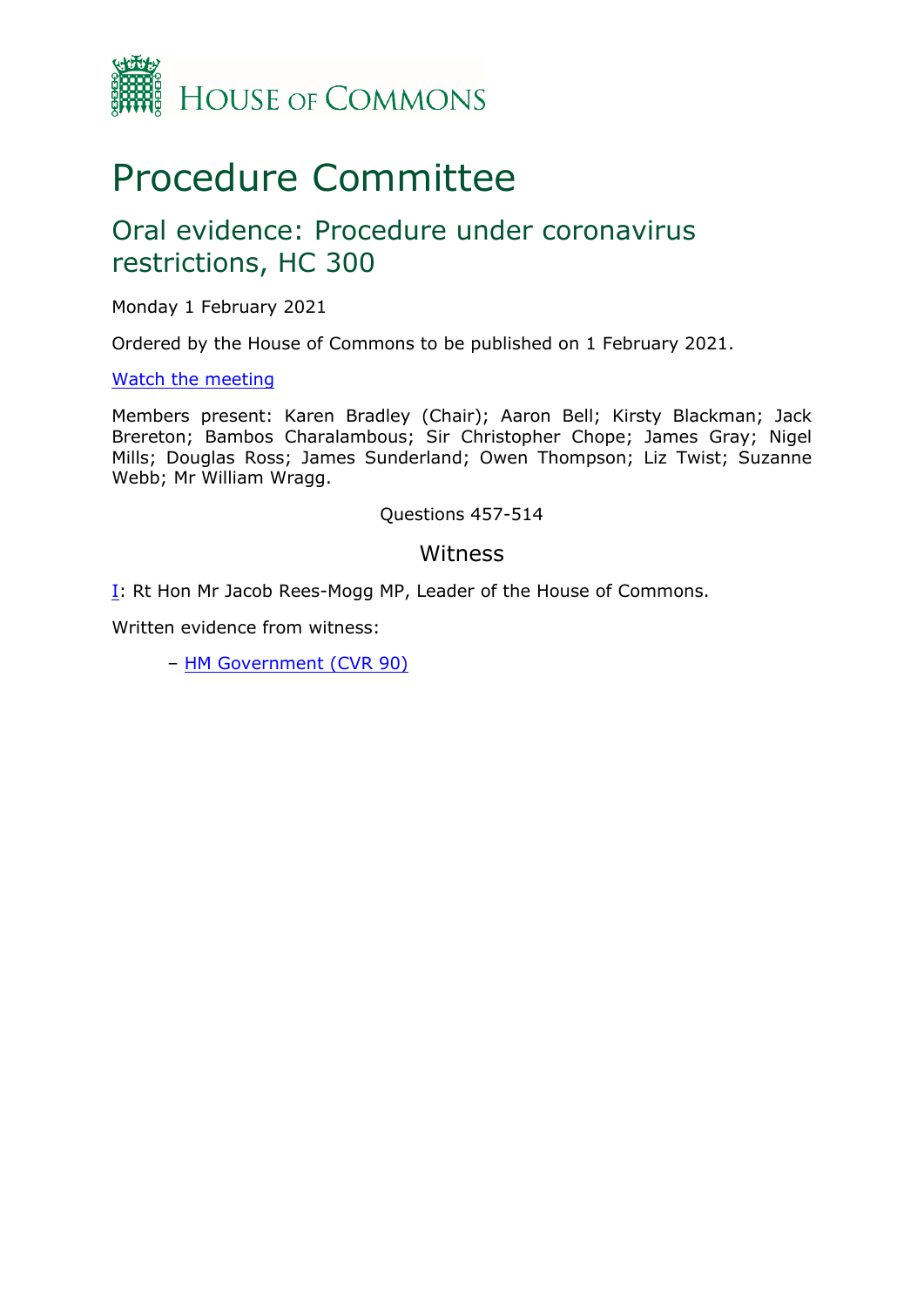

### <span id="page-1-0"></span>Examination of witness

Witness: Mr Jacob Rees-Mogg MP.

**Chair:** I welcome our witness, the Lord President of the Council and Leader of the House of Commons, the right hon. Jacob Rees-Mogg MP—my right hon. Friend. Thank you very much for appearing in front of the Committee today—virtually, once again, I am afraid. We will have plenty of questions for you about that issue and others as we go through the course of the day.

As you will know, the Committee is not just looking at the way the House is operating under coronavirus. We have started an inquiry into the operation of the territorial system of the United Kingdom and the way in which the four legislatures operate together. I suspect there will be lots of questions about coronavirus, but to ensure that we can cover all those points, we would like to kick off with questions about that inquiry. We will then move on to the sifting Committee—the European Statutory Instruments Committee—and then to questions around coronavirus. We have many Members wishing to ask you questions, and we will kick off with Nigel Mills.

Q457 **Nigel Mills:** Jacob, good afternoon. The Chair has outlined our inquiry on the territoriality of our procedures. Given all the change and all the upheaval, would you agree with this initial statement: our House's procedures need to reflect and take account of the nuances of all the various aspects of our constitutional settlement?

*Mr Rees-Mogg:* The way the House legislates obviously needs to take account of the devolution settlement. That is absolutely right; hence the Sewel convention, legislative consent motions and the various Standing Orders in relation to devolved issues, or issues that arise because of devolution.

Q458 **Nigel Mills:** I wondered if you were cut off in mid-flow and we were to get more there. Further to that, can I ask you about English Votes for English Laws? I think when we were both elected for the first and second times it was a hugely important issue in our constituencies, if perhaps not in everybody else's. Obviously, we have had those powers suspended during the pandemic. Do you and the Government see those as an important part of our House procedures and look forward to them being reinstated when the situation allows?

*Mr Rees-Mogg:* I think there are issues around them—they are certainly quite complex. I am not convinced that there is as full an understanding of them as one might hope. Procedures need to be clear, both to Members of Parliament and to the wider electorate, and I am not sure that the EVEL procedures manage that.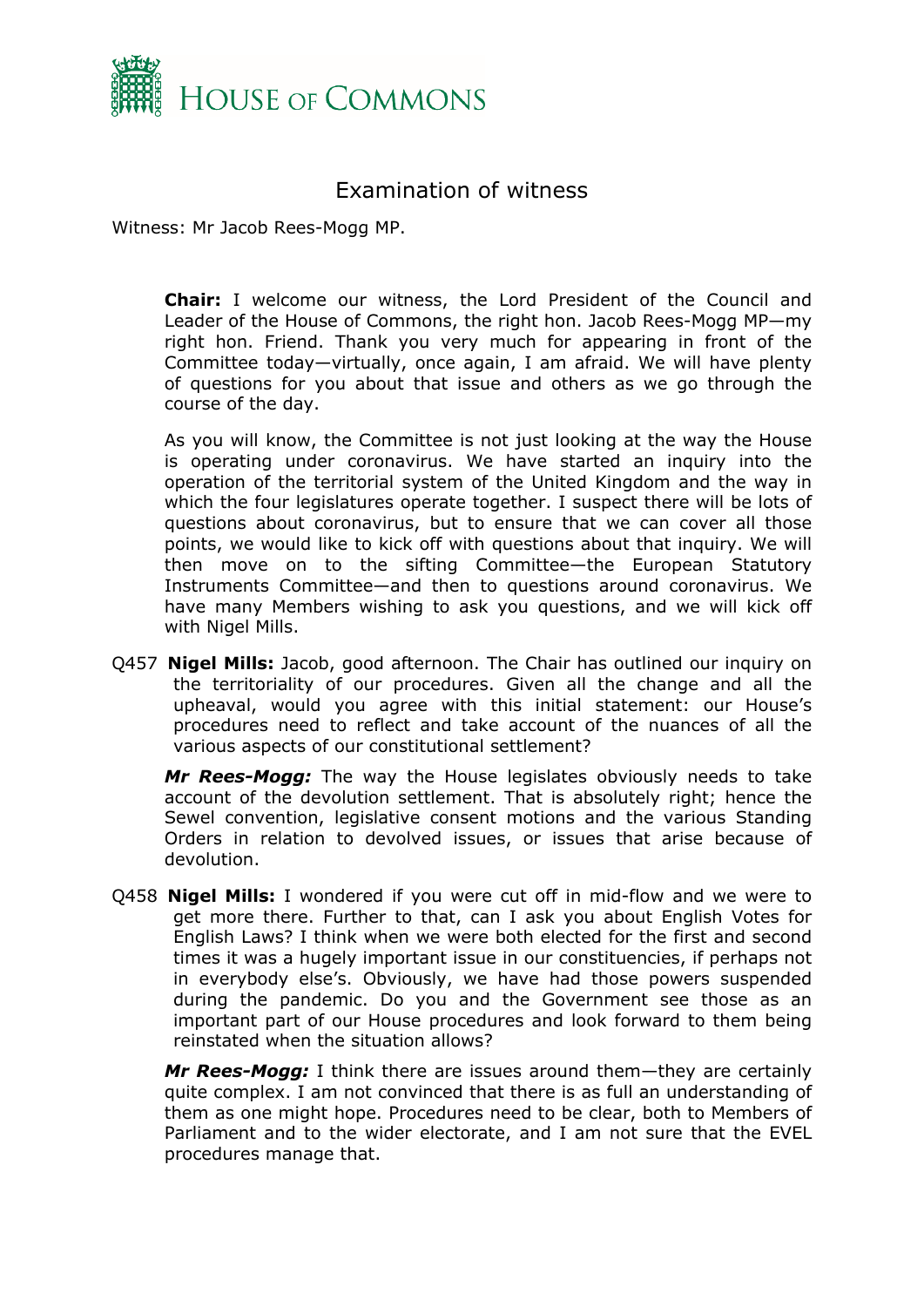

The other thing to bear in mind is that English Votes for English Laws is perhaps most important in the event that a different party holds the majority across the United Kingdom as a whole, as opposed to the party that holds the majority in England. It is quite difficult at the moment to see the circumstance where we would lose a vote on an EVEL basis that we would win on a UK basis.

Q459 **Nigel Mills:** As a matter of principle, it would not be realistic to expect an incoming Government to decide, "Well, we haven't got a majority in England; let's reinstate the EVEL processes." They need to be there as a permanent feature or not at all, don't they?

*Mr Rees-Mogg:* They need to be well embedded to work, which is why their complexity may be something of a drawback, because I do not think they are well understood as they currently operate.

Q460 **Nigel Mills:** Does that suggest that the Government want to reform the EVEL procedures? In a response to our inquiry, the Government said that the objective was for all parts of the UK to feel better connected to Government, politics and politicians. Is that what that alludes to?

*Mr Rees-Mogg:* I think it is right that we want people in all parts of the United Kingdom to feel well connected to our processes, and there is therefore a virtue in our processes being relatively simple.

Q461 **Nigel Mills:** I still do not quite understand what you are planning for EVEL, then. Are you planning to bring it back as it was, not to bring it back at all, or to work on something different?

*Mr Rees-Mogg:* This brings us on to the issue of the reinstatement of procedures at the end of the pandemic. I think the understanding is that procedures will come back and that there will be an opportunity for reform in future, if people think that suitable, for all sorts of procedures. The suspension was agreed on a unanimous basis, on the understanding that the procedures would be brought back, rather than things being changed by happenstance.

Q462 **Nigel Mills:** That seems fair. In the longer run, do you think that the Government will come back with some reforms to EVEL law, or is that a matter to be considered on another day?

*Mr Rees-Mogg:* I think the Government would be very interested in any recommendations the Procedure Committee has to make on how EVEL might work better. You make a very good point about the need for Parliament to work for all parts of the United Kingdom, but I think it is recognised that EVEL is a complex system. That is why it has had to be suspended: the complexities in applying it.

**Chair:** Thank you very much. As I said, we will go on to questions about the procedures under coronavirus and how we return to whatever normality might look like at that point, but continuing on the territorial issues, I will bring in Owen Thompson on the Sewel convention.

Q463 **Owen Thompson:** Thank you, Chair, and thank you Lord President. The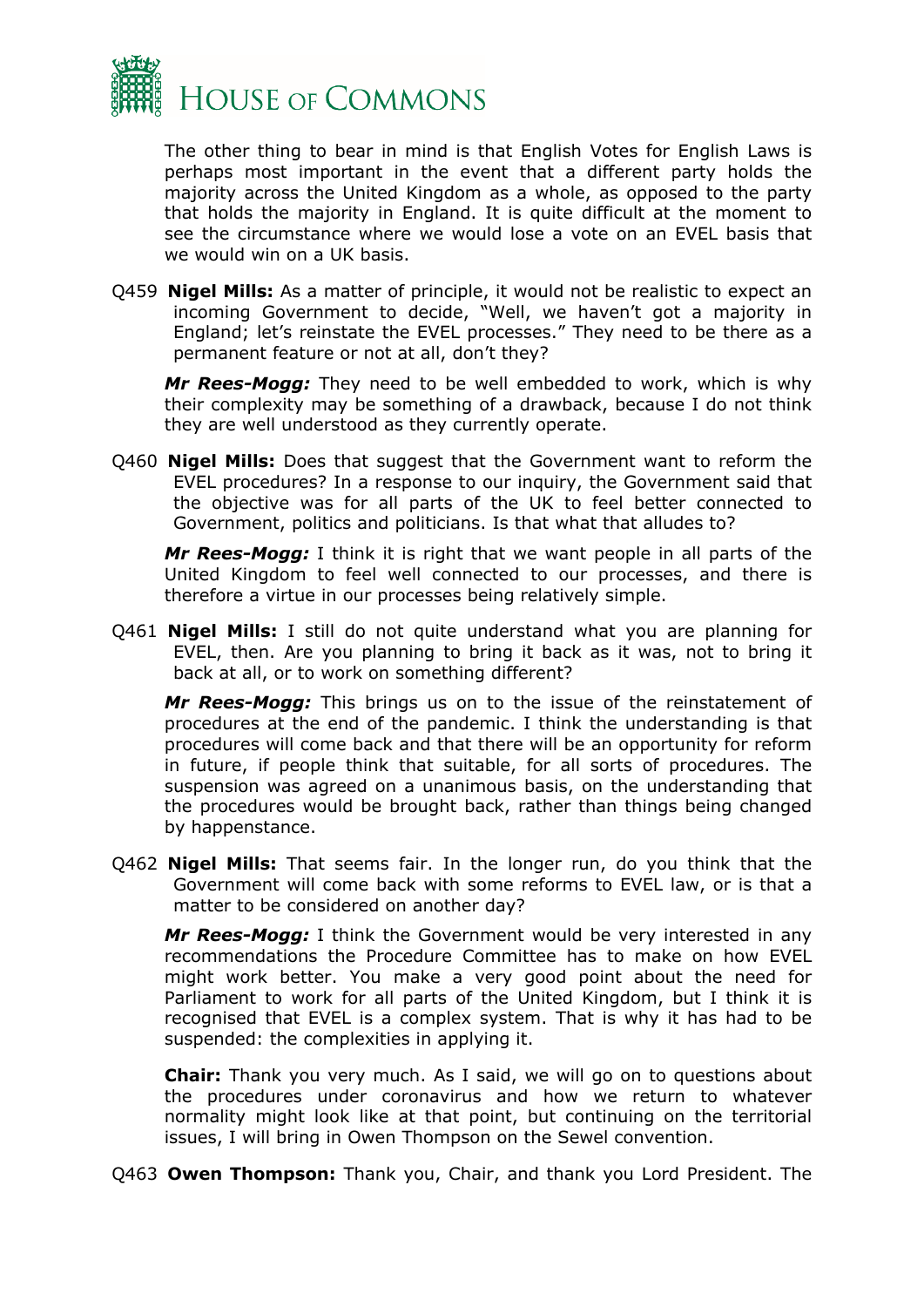

Government have now passed three Acts in two years without the consent of all or some of the devolved Governments. The Committee has received written evidence stating that that exposes the limitations of the Sewel convention and undermines the trust between devolved Governments and the UK Government. Do you agree that those are the limitations of the Sewel convention?

*Mr Rees-Mogg:* The Sewel convention is an important one in the relationship between the UK Parliament and the devolved legislatures. It is worth bearing in mind that even in the current legislative session, 42 legislative consent motions have been granted, so by and large, the Sewel convention is working well. There have inevitably been some issues that have been of heightened political controversy and where the UK Government has needed to act without legislative consent motions, but it has correctly asked for them on all occasions. As has been pointed out by the courts, the Sewel convention is a political convention, and this therefore becomes part of the political discussion. I think the Sewel convention is actually working pretty well.

Q464 **Owen Thompson:** From that, I suppose I would ask: what would be your view of the Institute for Government report, which suggests that the Sewel convention should be put into Standing Orders?

*Mr Rees-Mogg:* I think the idea that it is a political convention, rather than a constitutional convention, is important. Our Standing Orders are in some ways a major part of our uncodified, but none the less written, constitution, so I would favour it remaining the type of convention that it is. I would say that the Government acts without a legislative consent motion only after very, very careful thought. It is not something the Government does lightly.

Q465 **Owen Thompson:** Are there parallels that we could draw between this and the EVEL processes that we just touched on, regarding whether it is political or not?

*Mr Rees-Mogg:* Well, the EVEL processes are written into Standing Orders in relation to England, but of course England does not have a separate devolved power and there is very little argument in favour of that. The EVEL conventions are there—I suppose you could say in parallel to legislative consent motions—to ensure that a majority of English MPs are supportive of English-only regulations, but I think legislative consent motions are in a way rather more straightforward.

Q466 **Owen Thompson:** Finally from me for now, I am wondering whether Standing Orders should be used to change, or even to structure, the constitutional settlement.

*Mr Rees-Mogg:* That is a very broad question about whether or not we should have a codified constitution. I am a strong advocate of the uncodified constitution that we currently have, but Vernon Bogdanor, who is perhaps the most respected constitutionalist in the country, takes a different view on this. If the Procedure Committee were to do an inquiry into it, I would recommend summoning Vernon as a witness.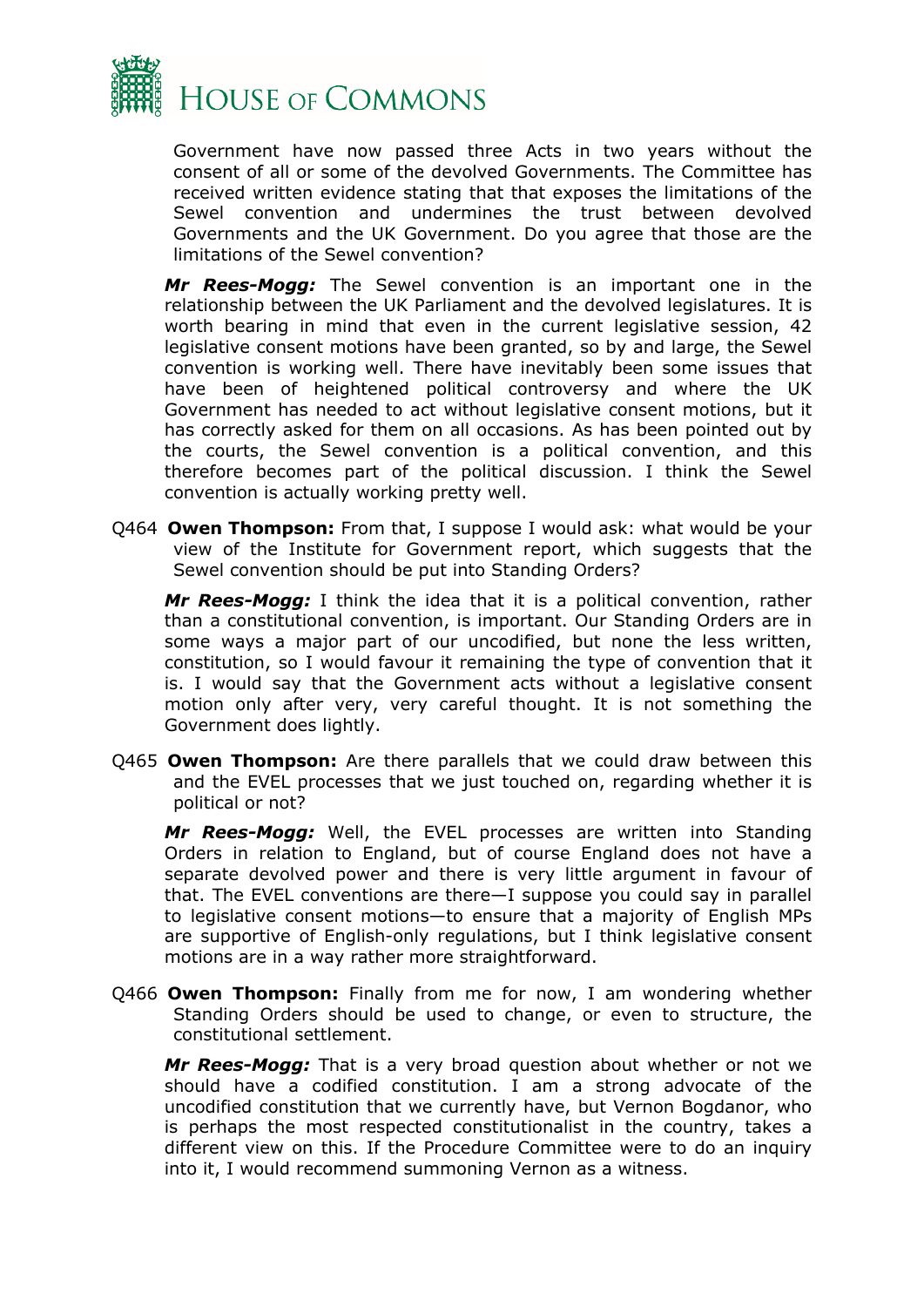

Q467 **James Sunderland:** Hi, Leader. Thank you for coming to speak to us this afternoon. I have two questions for you. The first one is about the intergovernmental relations review. In its evidence to the Committee, the Government recently said that: "An essential and core part of the Government's ambitions for future intergovernmental working is enhanced transparency to support parliamentary scrutiny and accountability." With transparency in mind, could you please tell us when you will publish the findings of the review?

*Mr Rees-Mogg:* I don't have a date for when the findings of the review will be published.

Q468 **James Sunderland:** Could you perhaps enlighten us at this point in time as to what the review might say?

*Mr Rees-Mogg:* I don't think I can before it is published—it is slightly Catch-22. Obviously, intergovernmental relations are of great importance for the good governance of the country at large. Trying to co-operate with Administrations with whom one does not share a political philosophy is an important way of governing the country, so improving those relations, and having them improved transparently, is a good idea. There are suggestions for enhanced working between parliamentary Committees and the devolved authorities' parliamentary Committees as well. I think all these things are well worth looking at, to try to improve the links and associations we have between Parliaments.

Q469 **James Sunderland:** Could I quickly ask you what might be holding up publication?

*Mr Rees-Mogg:* I don't think there are any specific reasons holding up publication, but you know that Government documents do not always appear as quickly as one might like, because they have to be agreed with various different people and consulted on widely. This is just the normal process of Government, particularly when there are so many other calls on Ministers and officials' time.

Q470 **James Sunderland:** Thank you. Will it be this year?

*Mr Rees-Mogg:* It would be wrong of me to give you a date. It is not a document that is under my direct authority.

Q471 **James Sunderland:** Thank you, Leader—I'm doing my best. My next question is about the Dunlop review. I believe that the review has been completed, but the Cabinet Office has not yet published it. Again, could you please tell the Committee when this might be published?

*Mr Rees-Mogg:* I think you need to ask another Minister from the Cabinet Office, whose responsibility this is. It is not my responsibility as Leader of the House.

**James Sunderland:** That is all I have. Thank you.

**Chair:** I think, James, you are learning that in the civil service spring lasts until the last day in July that Parliament sits, and autumn then starts and continues until Christmas eve. They are the two seasons of the year and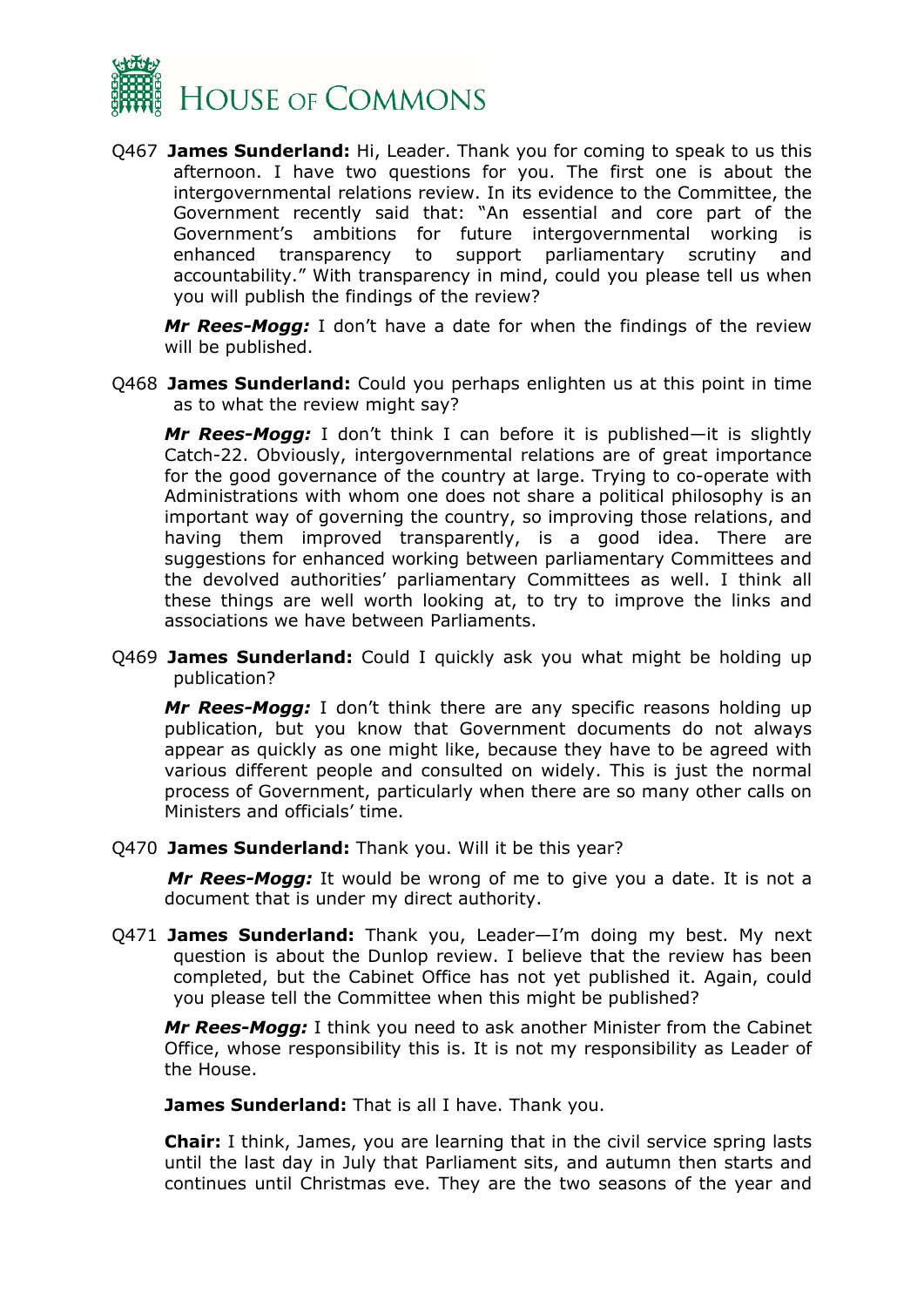

things happen in due course. Thank you, Jacob, that has been very helpful. It has been helpful to have answers to those questions as we frame our work on our inquiry on territorial matters.

I will now move on to issues around the European Statutory Instruments Committee. Liz Twist, a member of that Committee, has some questions for you.

Q472 **Liz Twist:** Welcome, Lord President. I would like to ask about the European Statutory Instruments Committee and the sifting of statutory instruments in the future. Will ESIC undertake the sifting function set out in schedule 5 of the European Union (Future Relationship) Act 2020?

*Mr Rees-Mogg:* Yes. Of course, there will be scrutiny of the future relationship SIs, in accordance with schedule 5 of the European Union (Future Relationship) Act. The ESIC did exceptionally good work in scrutinising EU exit SIs, but obviously that Committee was set up for a particular purpose, and it is yet to be determined whether that purpose extends. However, there will have to be scrutiny in accordance with schedule 5 of the European Union (Future Relationship) Act.

Q473 **Liz Twist:** Okay, so the European Union (Future Relationship) Act 2020 limits the sifting function of ESIC to two years but does not give a sunset clause to the Government's power to make regulations. How will Parliament sift and scrutinise instruments under the Act after two years?

*Mr Rees-Mogg:* Statutory instruments all have a particular way of being scrutinised, as you know, and some specific additional ones were brought in for European future relationship statutory instruments, but there is always a mechanism for scrutiny of statutory instruments in addition to a wide range of Select Committees that can scrutinise all activities of the Government. Just to reassure you, the Government believe that scrutiny improves Government. There is no reluctance to have proper scrutiny, because it is as beneficial to the Government as it is to the legislature. The Government are keen, therefore, to ensure that there is effective scrutiny.

Q474 **Liz Twist:** Would I be right in saying that your response is a "don't know" at present, or has a decision been made?

*Mr Rees-Mogg:* Final decisions have not been made, but the ESIC Committee worked well, and there is a commitment to continue with scrutiny.

Q475 **Liz Twist:** Thank you. Can you tell us what the Government's expectations are regarding the flow of proposed negative instruments under both the European Union (Future Relationship) Act and the European Union (Withdrawal) Act?

*Mr Rees-Mogg:* The flow on the sheets that I receive setting out statutory instruments for the next quarter has declined significantly. That is as you would have expected. There was a huge number of statutory instruments that needed to be dealt with last year. It was an extraordinary administrative effort, actually. One success of the transition period was how well the statutory instrument programme was carried out. That has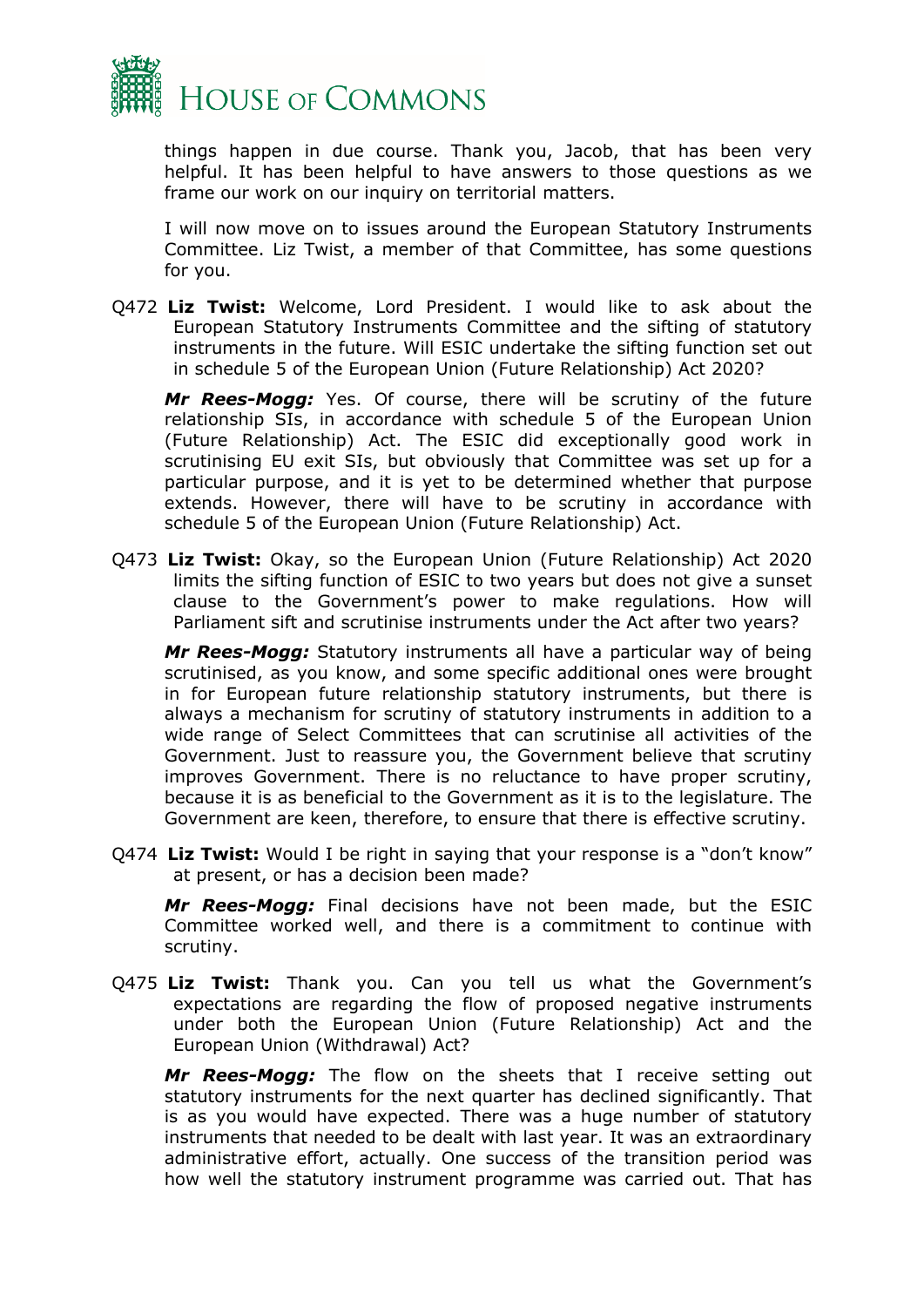

been completed and the pace is much slower now. I would expect that to continue as the powers under the European Acts become less relevant and new Acts will, eventually, become more important.

Q476 **Liz Twist:** Has any formal assessment been made of where they might come from or how they might arise in the future?

*Mr Rees-Mogg:* No, not in that way. It has been a matter of discussion. Obviously, there are widespread powers under the relevant European Acts and there are things that Governments need to do. It is important to ensure that there aren't gaps in the statute book, but in some instances the ability to bring forward statutory instruments will ultimately require new supporting primary legislation. This is a long-term programme of disconnecting from the existing European law, which has been retained as we have left the European Union.

**Liz Twist:** Thank you.

Q477 **Chair:** I think the explanatory notes to schedule 5 say that letters will be sent to the relevant Committees explaining the next steps. Do you have any idea when those letters might be sent?

*Mr Rees-Mogg:* In due course. The commitment to scrutiny is there. The exact formation of that will be decided upon and agreed, of course, with the House.

**Chair:** Thank you very much. Before we go on to coronavirus, Aaron Bell wishes to ask some questions about the repeal of the Fixed-term Parliaments Act.

Q478 **Aaron Bell:** Thank you, Chair, and thank you for your time today, Jacob. As you know, the repeal Bill is in draft form and being considered by a Committee, on which I sit, as does Dame Angela Eagle, who is also on this Committee. It is a major restoration of Executive power—indeed, prerogative power. I am sure, as a keen parliamentarian, you might regret some of that, but it is, nevertheless, a manifesto commitment. Generally, what lessons are the Government taking from the Committee under Lord McLoughlin? Are there any intentions to amend the draft Bill or, just as importantly, the "Dissolution Principles," which have been questioned by a number of our witnesses? Is there anything you can say about that at this stage?

*Mr Rees-Mogg:* Obviously, we await the report of Lord McLoughlin's Committee with interest, because it is a very important Committee, and Lord McLoughlin a particularly distinguished figure—he was Chief Whip when I was first elected to Parliament. As it happens, Lord McLoughlin interviewed me for the candidates list, many years ago, so I have a personal reason for holding him in the highest regard, as he pushed me through. I wouldn't be sitting here today without his imprimatur.

It is an important Act. It is a restoration of proper constitutional functioning. The last Parliament, 2017-19, showed the absolute failure of the Fixed-term Parliaments Act in terms of its objective, because we should have had an election in 2015 and 2020, and, in fact, we had one in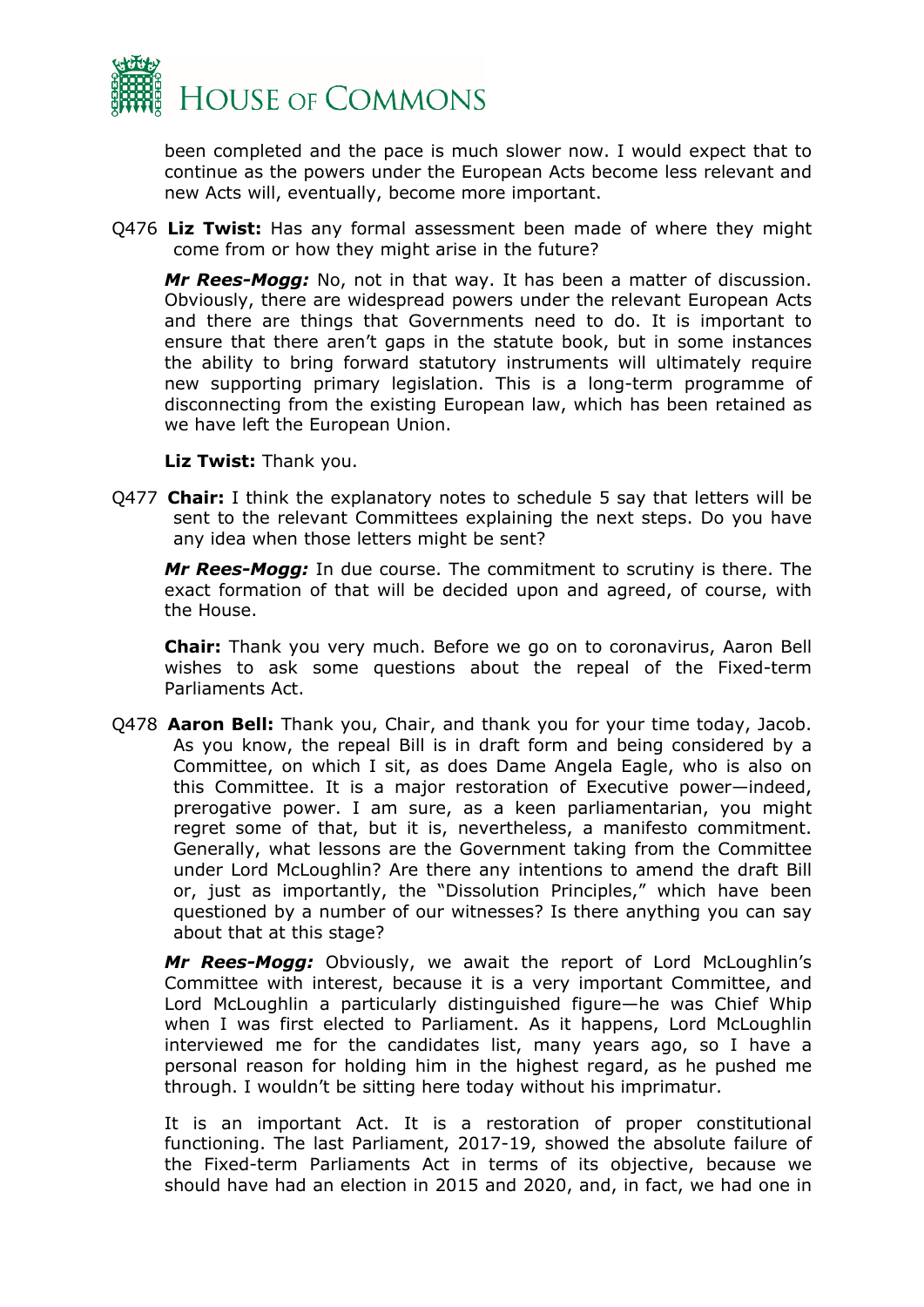

2017 and 2019 as well. So the Fixed-term Parliaments Act turned out to be anything but a Fixed-term Parliaments Act. It made Parliament completely chaotic, unfortunately. It failed to understand the point that the Government needs to have the confidence of the House of Commons, in fact as well as in theory, to be able to govern, and, if it doesn't, it needs to go back to the country, because the country has to decide.

Although you phrase it as a restoration of Executive power, I quibble with that and say it is a restoration of the power of voters, because things get referred back to them faster, rather than, dare I say with the FTPA, a typical Lib Dem stitch-up to try and keep things in the cabal of the influential within Parliament, who could change coalition whenever they felt like it to keep things going for five years without going back to voters. I think it is really important that we restore that.

It is constitutionally important. The Fixed-term Parliaments Act was an act of constitutional vandalism. I am glad to see that this is vandalism that is being repaired.

**Aaron Bell:** I'll leave it there. Thank you, Chair.

**Chair:** Thank you very much. We are now going to move on to the main event, which is the coronavirus restrictions and the impact they have had on Parliament. As a Committee, we are keen to understand your thoughts, Lord President, on next steps, and how Parliament can follow the Government's advice and show leadership in this area. We will kick off with William Wragg.

Q479 **Mr Wragg:** Good afternoon, Lord President. Can I kick off the questions on this vexed topic by asking you to outline why you think the physical presence of Members of Parliament in Parliament is beneficial and better than appearing virtually?

*Mr Rees-Mogg:* Yes, though I think you could discourse on this subject even better than I can. I think you just have to watch Parliament. I'm afraid having, as we are this afternoon, a succession of three-minute monologues, without any intervention or real sense of debate, is a secondrate way of conducting business. As a Minister—I probably should not admit this—it is much easier to answer virtual questions than live questions, partly because you have a call list and can work out what questions you are likely to get much more easily, partly because of the lack of spontaneity and partly because questions have become much longer.

It is fascinating, when people are remote, they do not get the signals from the Chamber that it is bored of the question, that it wants the question to be asked and, "Will the Member please get on with it?" You have questions and indeed answers—as mine is doing—that go on and on forever. I cannot see your Chairman pulling a face at me to say, "For heaven's sake, get on with it—answer!", and no one can see Mr Speaker doing the same. So the quality of debate has declined and the spontaneity has declined, and therefore the scrutiny of the Government is less. This is not a good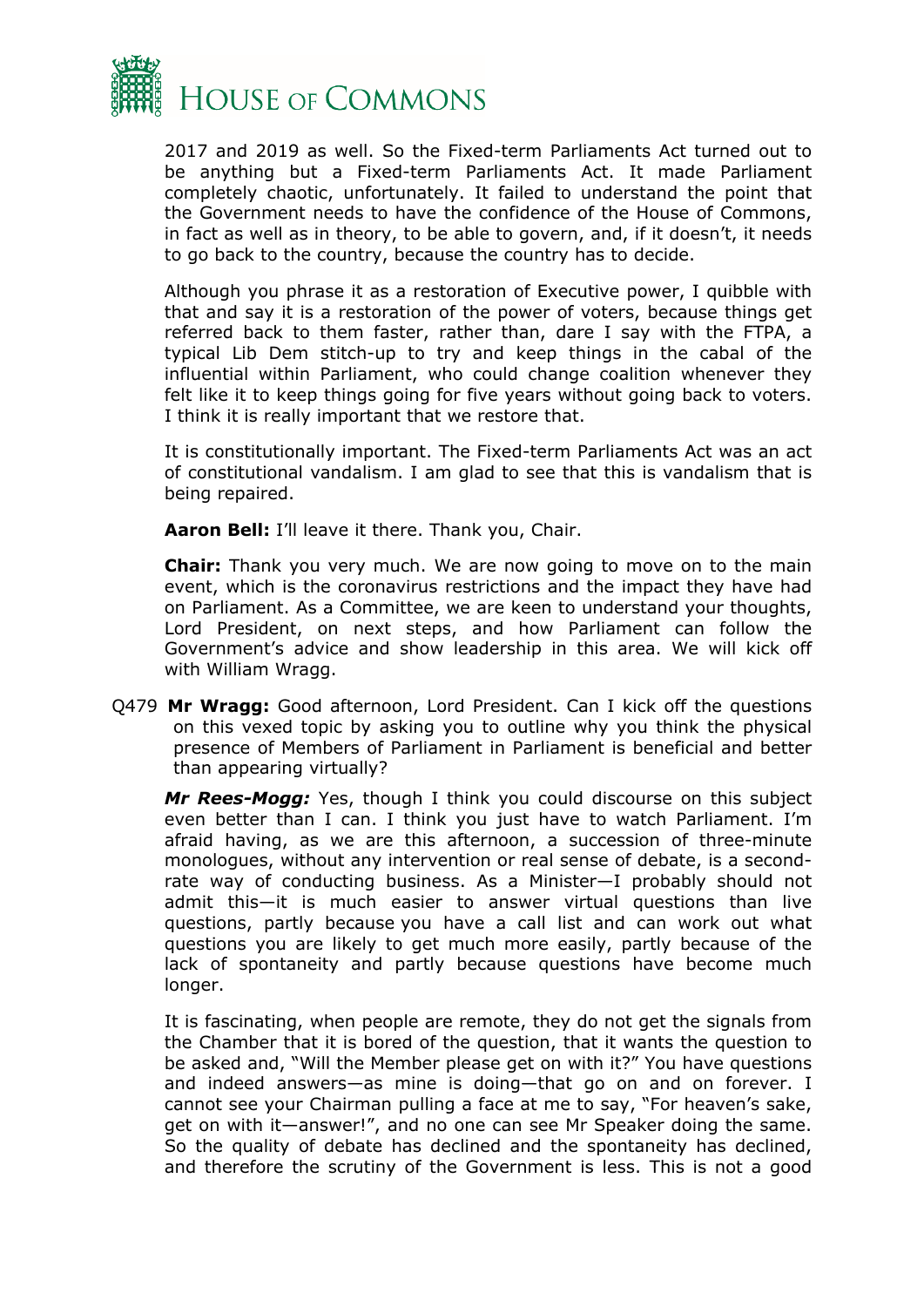

way to run Parliament, and the sooner we are back to physical, safely, the better.

Q480 **Mr Wragg:** Thank you. You hint that scrutiny of the Government has not been what it should. I suppose that is an ironic thing for a Minister to be pointing out. Is there no means at all by which that scrutiny might be maintained with these new approaches?

*Mr Rees-Mogg:* I know you took evidence from the Clerk of the House of Commons recently on the possibility of having interventions remotely and so on. He set out some of the difficulties of that—not the technological ones per se, but the practical ones.

If you think back to a Second Reading debate, where a Minister is at the Dispatch Box being assailed from all sides with interventions, the difficulty that that Minister faces is considerable. The need for that Minister to be completely on top of the relevant brief is huge. When you get the opportunity to make a 20-minute speech with about two interventions, because no one is in the Chamber, you just read out your brief. It is much easier. There is much less need to be on top of the information so, no, I think it is practically very difficult to create that level of scrutiny.

I go back to something I said at the beginning of this session: I think that scrutiny helps Government and makes for better government, rather than being something that Governments have to endure and put up with.

**Mr Wragg:** Thank you very much, Lord President. I have finished with that question.

**Chair:** I agree wholeheartedly that scrutiny is a very important thing and that it is important for Ministers because it means that Ministers are also questioning their officials. You need to be on top of your brief and to know exactly what the situation is before you go into the Chamber. It also makes for a better decision-making process. But I think that we also have to accept that it simply has not been possible to have the level of debate and scrutiny physically that we would all like to have.

There is an area where you were very clear that you made a decision to close down proceedings very reluctantly, and that is Westminster Hall. Jack Brereton has some questions on that.

Q481 **Jack Brereton:** Thank you, Chair. This is an area that is very much an opportunity for Back Benchers to take part, contribute and call debates. Will you please tell us how work is progressing to develop alternatives for operating Westminster Hall?

*Mr Rees-Mogg:* If I may just respond, Chairman, to a point that you made—essentially, that the virtual is better than nothing—I wholeheartedly agree. When we went into the Easter recess last year, 2020, I was absolutely encouraging the parliamentary authorities to get something up and running as soon as possible, because virtual/hybrid is better than nothing, and it is essential that, even at the height of a pandemic, democratic accountability remains, even in an imperfect form.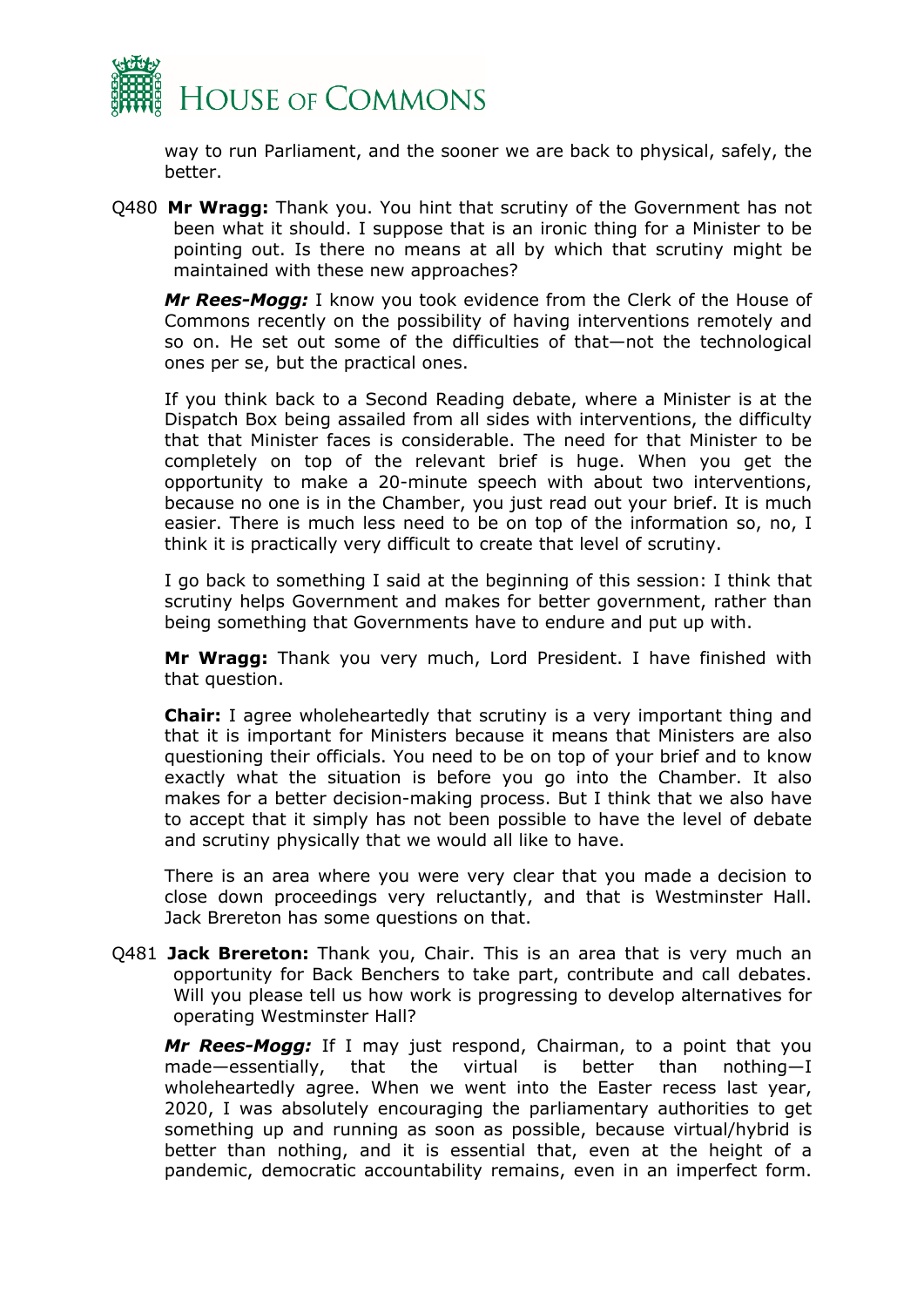

That was so important and, actually, the House of Commons ended up being a world leader with its hybrid accountability.

As regards Westminster Hall, I am very keen that it should come back as soon as is both possible and practicable. There are two aspects to this. One is the technological aspect, and that is actually the lesser of the problems. The technological aspects can be dealt with in a reasonable period of time, as I think you had evidence from Clerks last week expressing.

The second problem is the additional number of people who would come on to the parliamentary estate. Having had very strong representations from across the parties that, for the safety of Members and staff, we needed to suspend proceedings, it would obviously be important that people were comfortable with an increase in the numbers of people coming back. That is obviously the Speaker. The Commission was very clear that it was nervous about Westminster Hall, as were other political parties. When there is a consensus that the increase in numbers would be safe, it will be possible to bring it back.

Q482 **Jack Brereton:** In the evidence we received last week from the Clerk, he suggested that within a month—the end of February—it would be quite feasible to see an alternative model in place for Westminster Hall. Would you support that alternative and getting in place by the end of the month?

*Mr Rees-Mogg:* I was the least keen to close Westminster Hall, but representations were made to me from, as I say, across the political parties, the Commission and others that they thought that having increased numbers on the estate was not safe. So there is that second point, regardless of the technological capability. The technological capability can be solved and implemented relatively swiftly and at minimal additional cost—I think you have that evidence as well—because it would be using the same technology that a Select Committee uses. There may need to be some rescheduling of Select Committees, but that would be a secondary issue. But it would still require some extra people on the estate. I was the one who was most reluctant to close this when I had lots of representations. I need the people who made the representations to close it to now be saying, "Okay, it's fine. It's safe." That is really important, because it needs to be a consensual decision.

Q483 **Jack Brereton:** To build that consensus, do you think that a motion could be put forward and co-signed by the Chairs of this Committee, the Petitions Committee and the Backbench Business Committee, to put that idea forward?

*Mr Rees-Mogg:* It was not just those Committees that were pushing for it to be closed; it was across the political parties. Their representatives need to be pushing for it to reopen and to be happy with the increase in the numbers of people coming on to the estate.

Q484 **Chair:** One thing we heard last week was that there was a possibility to use the Boothroyd Room instead of Westminster Hall. I think we all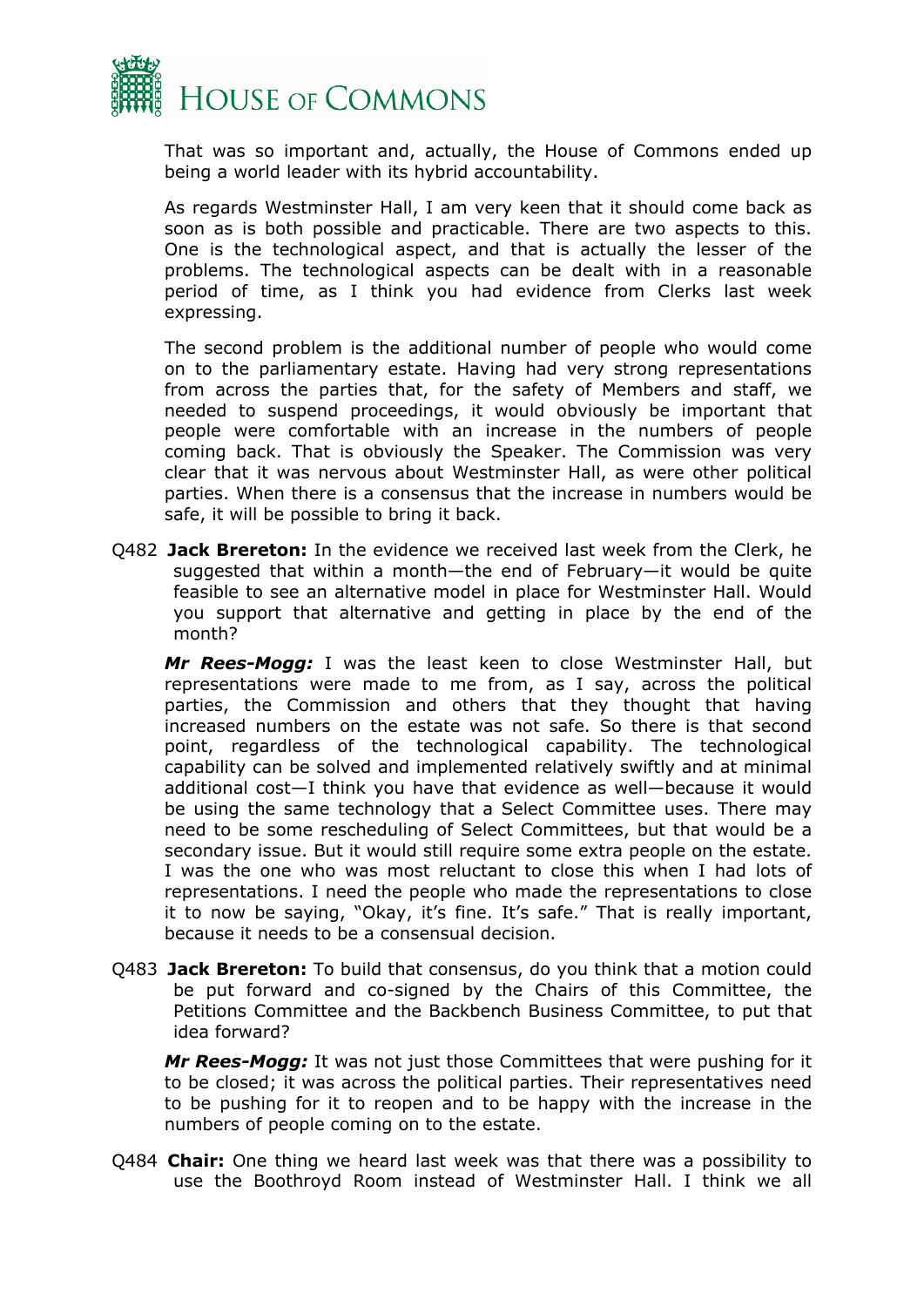

accept that Westminster Hall, as the hall, has its own problems. It does not have the level of airflow that we would need, it is more difficult to manage as a space, and there is obviously the issue of wiring it to allow for cameras to be in there. But there is obviously the Boothroyd Room, which is being used in this way. Would it be fair to think that the Government would support a move to using the Boothroyd Room to have the debates that would normally be in Westminster Hall? Could we perhaps think about 1 March—four weeks' time—as a reasonable time to start to see that in operation?

*Mr Rees-Mogg:* I do not think the technological barriers are the real problem. It is the increase in numbers on the estate, and that requires a consensus across the House that people would be comfortable with more people coming on to the estate. I have often argued that parliamentary accountability and democracy is an essential work. Therefore, from my point of view, an increase in numbers on the estate is not an unreasonable thing. But that is not a universally shared view, and this is something that involves the Speaker, the Deputy Speakers and the political parties, all of whom need to be happy with any increase in the numbers coming on to the estate.

Q485 **Chair:** But if we could reach a point where we were happy and comfortable with the numbers, given the fact that we will hopefully have a recess—for the sake of the House staff, if nothing else—in the middle of February, could we see 1 March as a reasonable time?

*Mr Rees-Mogg:* I can give you good news: the recess has been agreed, so we are getting the recess. I hope we do not get a recall.

**Chair:** That is what I am hoping.

*Mr Rees-Mogg:* I am not going for the all-time record, as Leader of the House, of the number of recalls I can have in a year. As I say, the technology is not the obstacle; it is really the numbers on the estate. It is a dangerous business making forecasts about where this pandemic will go and therefore how flexible one can be about doing things.

**Chair:** Okay. On another topic on scrutiny, you will not be surprised to hear that Sir Christopher Chope would like to ask you some questions about private Members' Bills.

Q486 **Sir Christopher Chope:** Jacob, when you kindly responded to the debate about private Members' Bills, you said that you would think about how we might be able to take this issue forward, either by incorporating the sitting days in the remaining time in this Session or perhaps by having a carry-over into the next Session. I just wondered whether you have had any further thoughts about all that.

*Mr Rees-Mogg:* I hope we will be able to get sitting Fridays back before the end of the Session. I think I have an idea that that will be possible, but I do not want to over-promise, because we are so dependent on developments with the pandemic. If I were to give you a sort of hint, let's think about schools, because I think that if schools are back, then we can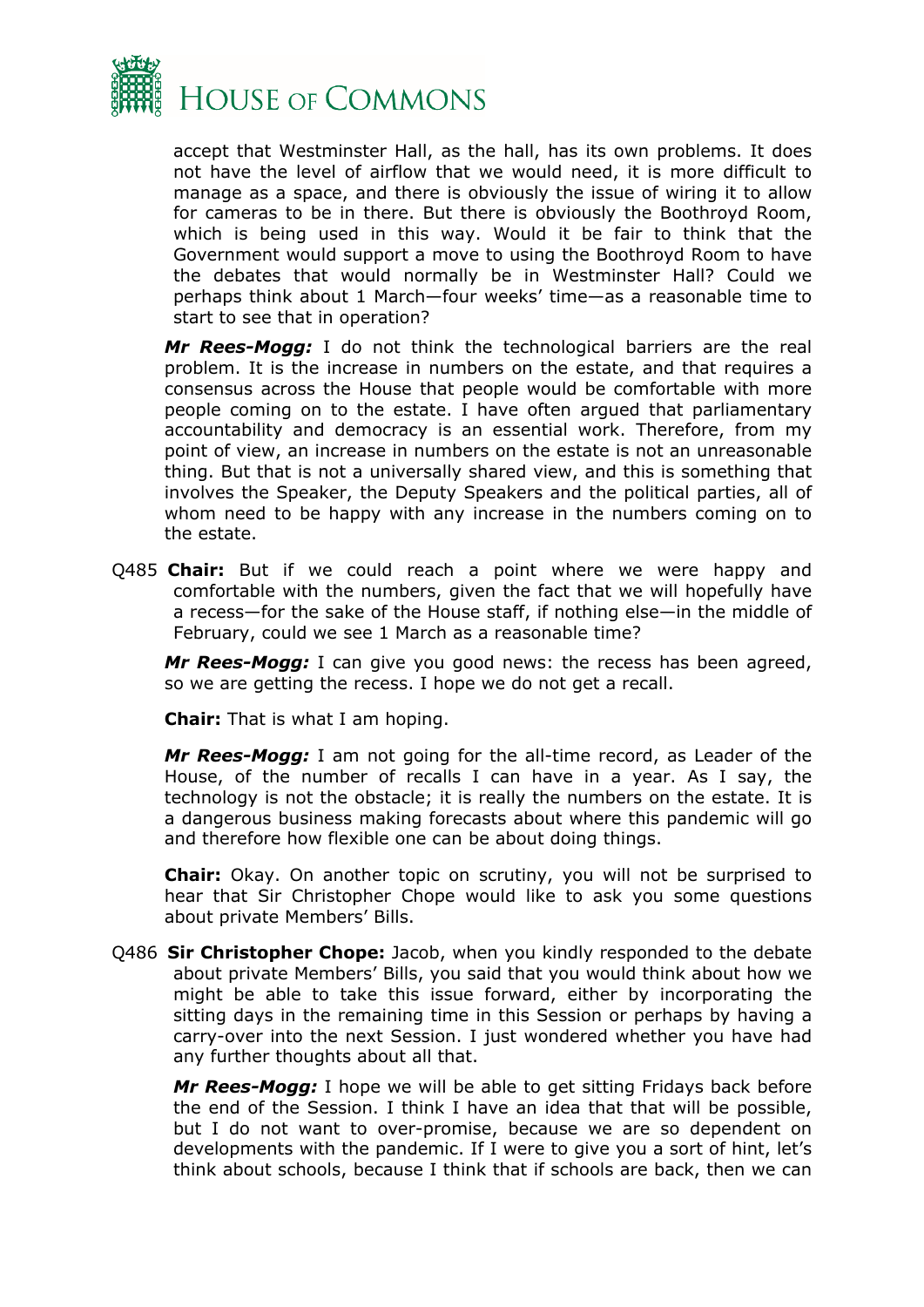

feel more comfortable doing more things—without making that a promise.

The general view I have got on carrying over to next year is not sympathetic; people seem to want to start afresh in a new Session, as we have always done before. But I am open to representations.

Q487 **Sir Christopher Chope:** Thank you; that is very helpful. Do you think the House of Lords will take a similar view on private Members' Bills, because there are a number of Bills that are held up now—potentially— because the House of Lords has not been considering any private Members' Bills?

*Mr Rees-Mogg:* That is a very fair point. The House of Lords has been more virtual than we have for longer, and its business has not gone with its normal dispatch, but I think there is a hope that if we manage to finish off some private Members' Bills, they would find some time for them. But I can't really promise for the House of Lords.

Q488 **Sir Christopher Chope:** Okay. Can I just follow up on the last discussion? On 22 February, people will be coming back after half-term. Are you hoping and expecting that a number of colleagues who have been unable to get to the Commons, because they have been isolating or have been vulnerable, will have been vaccinated? They will then have the immunity coming from that vaccination, so will you be encouraging those people to come back on to the estate and participate fully in the affairs of Parliament?

*Mr Rees-Mogg:* Since 1340, Members have had a right to attend Parliament and not to be hindered—"not to be molested" is the term used in "Erskine May"—on their way to Parliament. That remains an absolute constitutional right, and it is really important that we don't forget that. In spite of the encouragement of people to be virtual and so on and so forth, that right—that constitutional right, that fundamental right—is not and cannot be affected. It could only be affected, in my view, by primary legislation.

However, I wouldn't encourage people to do things that put their own health at risk, and I note the advice that we are getting very clearly on vaccinations, which is, "Don't go, 'Whoopee!', as soon as you have had the vaccination." You have got to be a bit careful, you have got to wait and we have got to wait for the rest of the country to be opening up before we start doing additional things. It may be difficult to persuade people of this, but it is important that we stick to that advice.

Q489 **Sir Christopher Chope:** But have you heard that the Lord Speaker is thinking of having different arrangements in the other place for all his colleagues who have been vaccinated for more than three weeks, so that they can sit closer to each other in the knowledge that they are no threat to each other, and that they will then be able to have arrangements that are more similar to traditional House of Lords proceedings?<sup>1</sup>

 $1$  A representative of the Lord Speaker's Office subsequently drew attention to a recent message to Members of the House of Lords dated 31 January, in which the Lord Speaker wrote: "As the weeks go by more and more Members and staff, vaccine supplies willing, will be having their first and second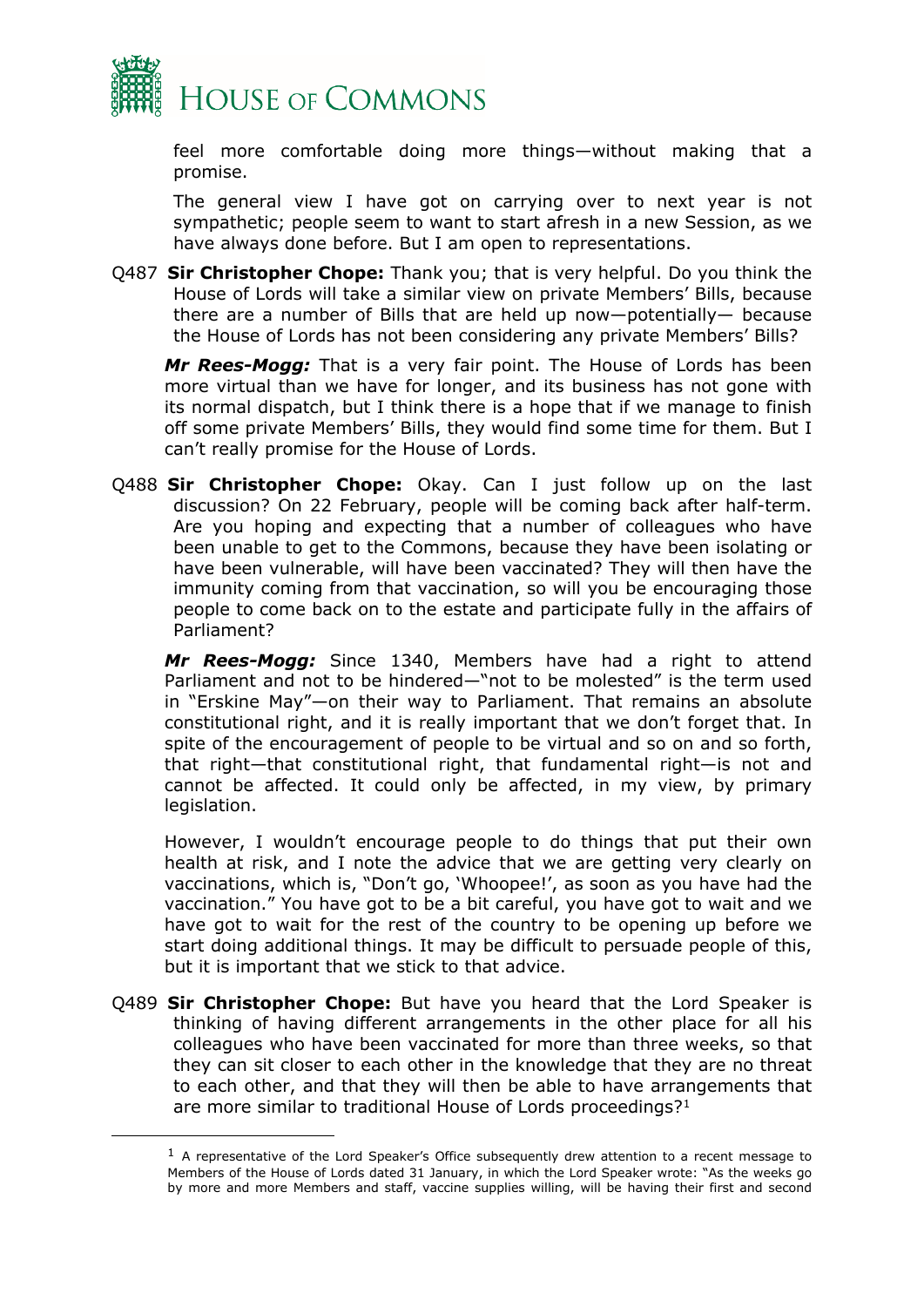

*Mr Rees-Mogg:* I hadn't heard that. Interestingly, the House of Lords is covered by—I think—the 1537 Act of Parliament that sets out the seating for people in the House of Lords, which, you may like to know, maintains a seat for the Lord President of the Council, even if he is not a Member of the House of Lords. *[Laughter.]* As I haven't been vaccinated, I suppose I won't be allowed in, but I don't think it is a privilege used by any Lord President in recent memory.

Q490 **Sir Christopher Chope:** Can I ask if you can impress upon the Speaker that we should try to encourage people, once they have been vaccinated, to feel that they can exercise their right to come back to Parliament physically? That is certainly what I hope to do, and I hope it is what a lot of my colleagues will want to do as well.

*Mr Rees-Mogg:* I need to be very careful, because the Government advice is not to say to people that once you've been vaccinated, you can mingle again; it is to say that you have got to go in line with the advice for everybody else, because there are still uncertainties as to whether you could transmit the virus, even if you have been vaccinated. So, no, I cannot encourage the Speaker to do that, as a member of the Government. You, on the other hand—not a member of the Government are entitled to make the representations you see fit to make.

**Sir Christopher Chope:** Thanks so much.

Q491 **Chair:** If I can just come back to the point about private Members' Bills, there are a number of Bills that are very close to going into the House of Lords; they just need a small amount of time in the Chamber to be nodded through. Would you consider giving that time in Government time in the next few weeks or possibly doing what happened with Philip Dunne's private Member's Bill and having the Government commit to taking those Bills into their own legislation?

*Mr Rees-Mogg:* No, I think that would be a mistake because then the Bills would get into the House of Lords as Government Bills rather than as private Members' Bills and they would be subject to different timetabling within the House of Lords, which may delay them rather than help them. But if we are able to get back to having Fridays available, it is worth bearing in mind that Bills that have come out of Committee have priority at Report on the eighth Friday, and they can also be accepted on the nod at the end of business—though that probably depends more on Sir Christopher than it does on me, as to what he decides to do. But—

Q492 **Chair:** Could it not be possible to designate some time, as we have had in the past for opposed private business, with three hours set aside at the end of a day, or something like that, just to get these through?

*Mr Rees-Mogg:* It might be possible to do something such as deeming the next Friday to be the eighth Friday.

jabs. It is important to note that this does not mean that precautions against the virus can be abandoned. We do not know, for example, whether someone who has been vaccinated can still transmit the virus. For the safety of everyone working in Parliament the rules we have put in place should still be observed."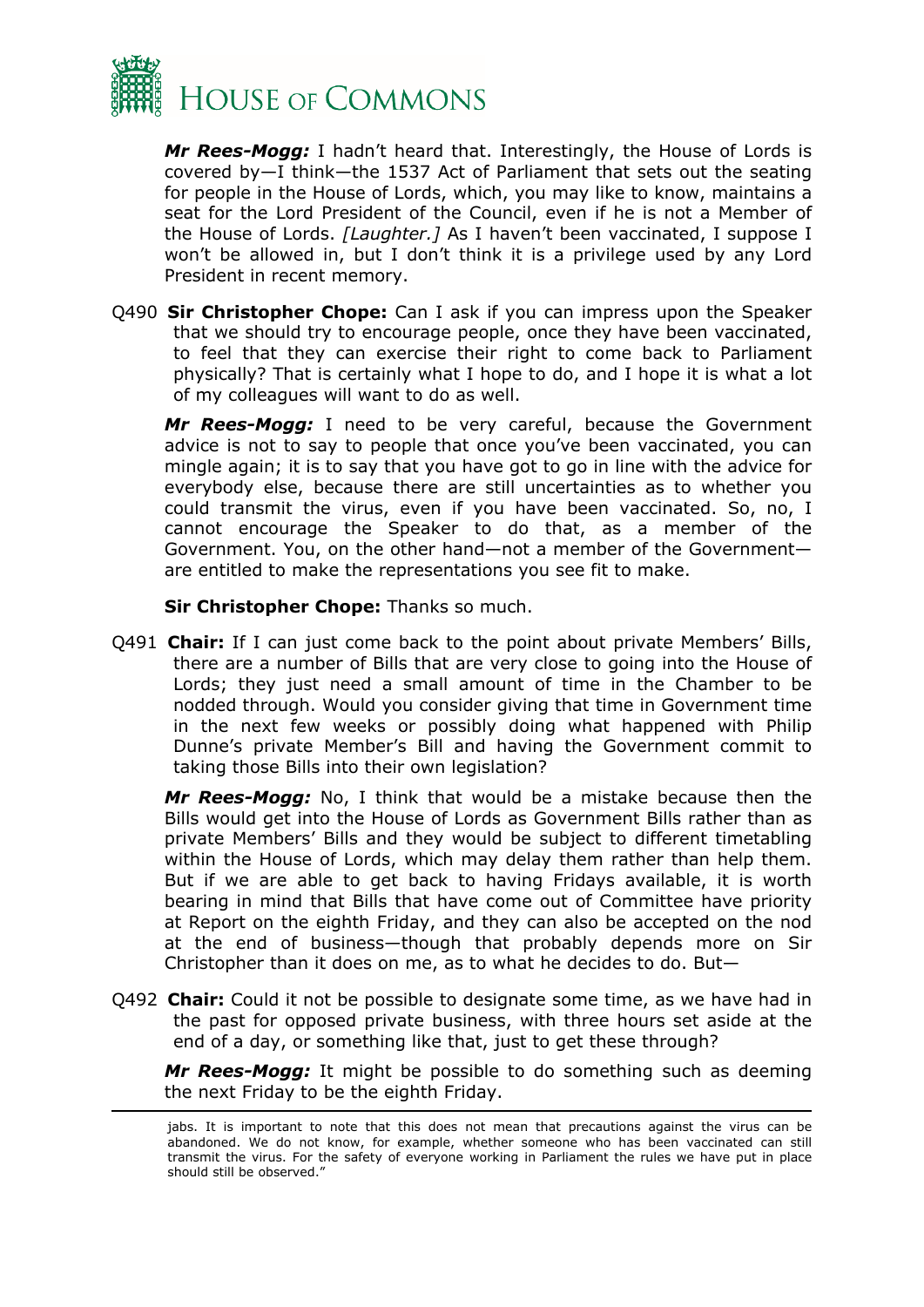

**Chair:** That might be something.

*Mr Rees-Mogg:* All I want to say is that these things are under consideration. I do not want to give you any promise because I am still not absolutely certain that we will get back to Fridays at all, but I want to leave the message that I am very keen that we should and that we should help facilitate those Bills that have already had widespread support across the House.

**Chair:** That would be very welcome news to a number of Members who know that their Bills are really good legislation—that the Government have said they support—and they really just want to get them through. If they are not going to be carry-over Bills and we are not going to have those sitting Fridays, trying to find some novel way of making sure they can get to the other place would be very welcome. You have received our urgings on that.

As you will know—you have referred to it—we took evidence on virtual interventions. Aaron Bell has some questions on that.

Q493 **Aaron Bell:** To follow on from your discussion with Mr Wragg earlier, you made the case that it is easier for a Minister when they do not have interventions. It is also easier for Back Benchers, but it is much less fun it is not much fun at all sitting here waiting for half-past nine to make a three-minute speech on whatever it might be and so on. The strategic director of the House told us that there is a technical virtual solution in principle allowing for virtual interventions. Do you think that would go some way to addressing the loss of spontaneity in debate, or do you fear that it would not work in the Chamber?

*Mr Rees-Mogg:* I read his evidence. The point he makes is that, in a Second Reading debate, you might have a dozen people standing up from both sides of the House—I obviously paraphrase; I have not learnt it off by heart—and you have to work out which one to take. What do you do? You take your own side primarily, because they will say nice supportive things—you hope—and then you take one or two from the Opposition to show that you are on top of your argument. That, I think, is quite difficult to do when hands are springing up remotely, when you are at the Dispatch Box trying both to read your speech and to look at a screen where people are popping up. You could give way to them, but you have got no imperative to give way.

If you are making a Second Reading debate speech at the Dispatch Box and everybody is jumping up and down, the noise is such that you feel you have got to give way to somebody just to calm things down and keep things broadly orderly. If you just have silent hands pinging up over Zoom it is quite easy to ignore, isn't it? Look, I think it is wonderful that the Commons authorities are looking at this, because if we were going to have to go on with this forever and ever we would definitely want to get a system where we could have virtual interventions. Otherwise, we cease having one of the really great advantages that the House of Commons Chamber has over some other legislatures, which is that we genuinely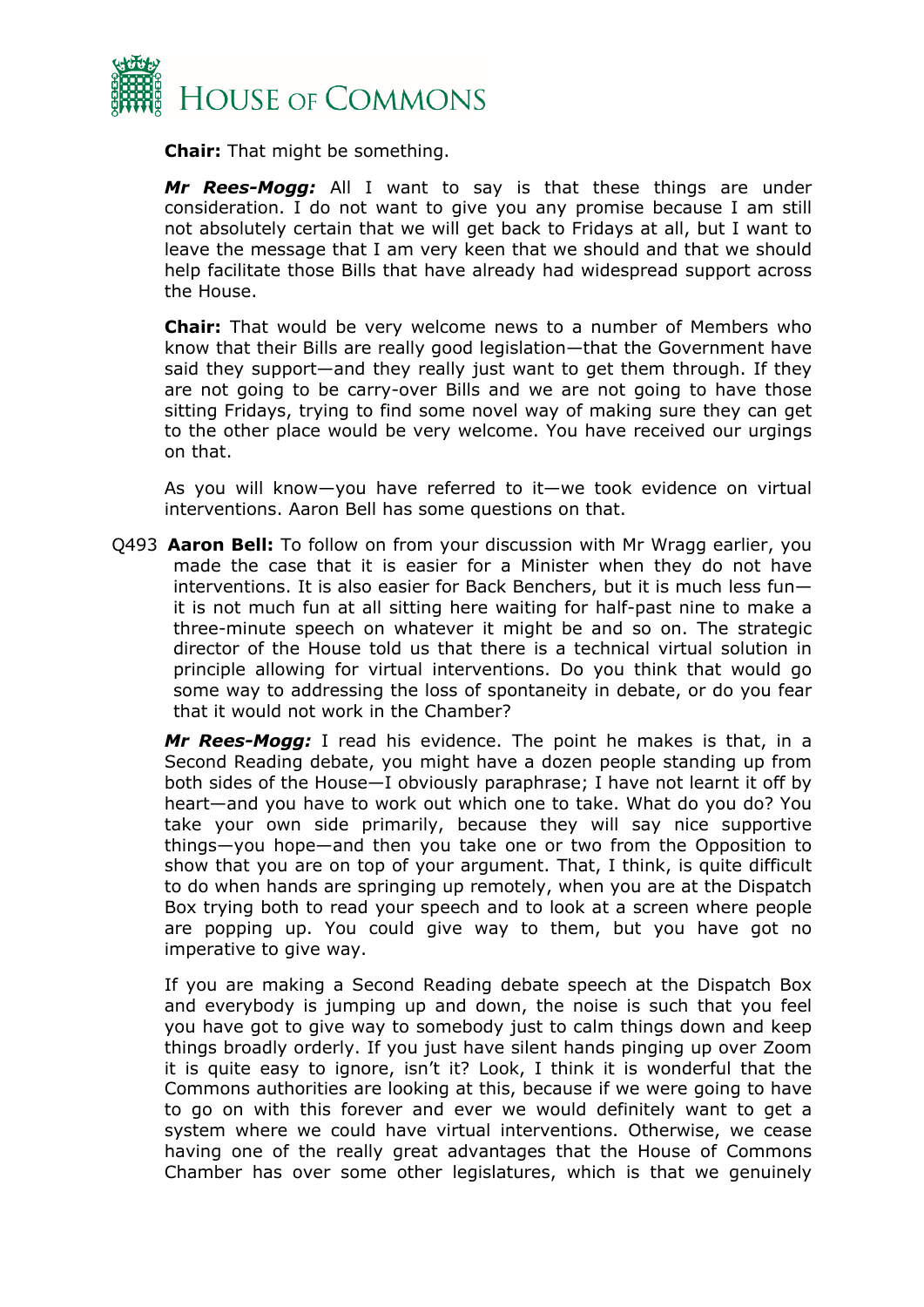

debate, rather than having speeches read into the record. But assuming this isn't going to last forever I think the complexities of making it work are great, and that we need to get back to physical participation.

Q494 **Aaron Bell:** I concur with that. It follows that, in line with what Sir Christopher said, getting people vaccinated—House staff, the vulnerable and perhaps other Members—is a priority. You obviously have to toe the Government line as to the caution that we are employing there. Are you making the case that once we get through the first groups—1 to 9, the most vulnerable people—Members, alongside other key workers such as shop workers and teachers, should be vaccinated towards the start of the second phase, or are you not prepared to do that, and will just leave it up to us to make our own cases?

*Mr Rees-Mogg:* I think it is a very difficult argument to make. I am 51. I think it is quite hard to argue, other than if this is what the experts tell us, that I deserve priority over a schoolteacher. To say that MPs generically deserve priority over schoolteachers or police officers: what would our constituents think of that? I am very keen to get Parliament back—I think it is really important, and I think democracy is fundamental—but we are sitting. We are getting through our business. We are fortunate compared with many in the service sector who aren't actually able to go into their place of work, or who find that their work is postponed in some way. So I think to argue for special treatment for us is really quite difficult. On the other hand, the police who guard us, the security officers who also guard us—security forces and the police are a category that may be looked at more broadly, and not just in terms of Parliament. But that is not a matter for me. That is a matter for the Committee that advises on this.

Q495 **Aaron Bell:** Thank you. My final question is around parity of treatment. In April last year you introduced a system for virtual proceedings, ensuring, in the motion's words, "as far as possible parity of treatment between Members participating virtually and Members participating in person". We have all accepted that the virtual proceedings model had its shortcomings over the following months, but clearly the Government did not continue to have commitment to parity of participation. Could you explain why that was the case last year?

*Mr Rees-Mogg:* It was done last year because we had very limited technology. We had two-hour slots and then we had to stop and rewind. To give an advantage to people who were here physically to raise points of order, and things like that, or to move that we sit in private, or whatever they wanted to do, would have made the use of the technology time much harder, because you had these interruptions for bits that when you are very short of time are not necessarily your priority. Now, if somebody is in the Chamber and wishes to raise a point of order, a point of order can be raised, if the Speaker chooses to take it. That seems to me to be perfectly fair. It is difficult to do remotely, but just because things are harder to do remotely doesn't mean you should be banned from doing them when you are physically in the Chamber. That applies to interventions as well. If you are in the Chamber you can make interventions and that maintains some good form of debate. I think that is positive.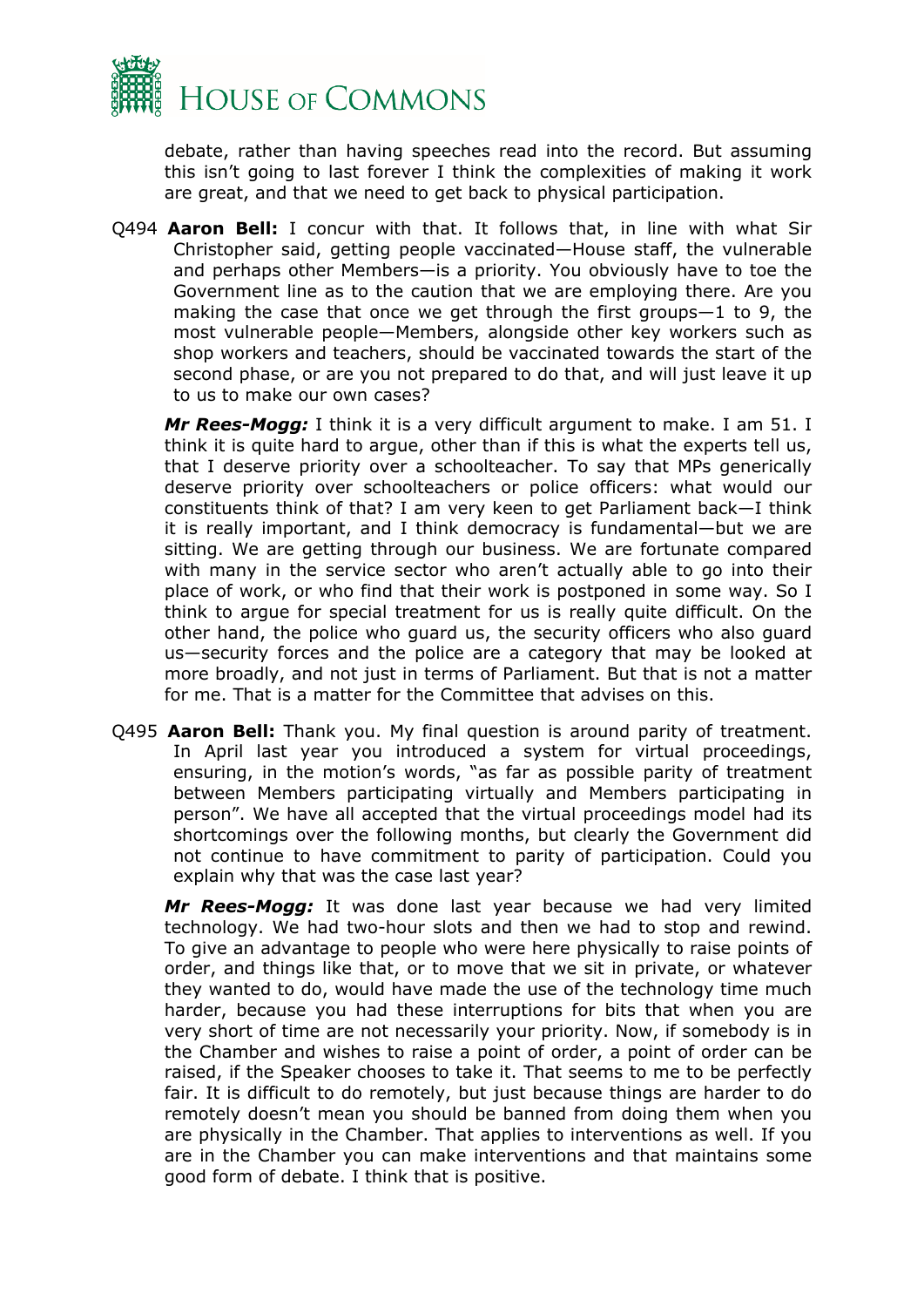

Q496 **Aaron Bell:** Do you think as we move out of this we will go back through the steps by which we went into it in? Do you think we will go back to the point where you can only do interrogative proceedings virtually, and debate will be in person again?

*Mr Rees-Mogg:* I wish I knew the answer to that, but I slightly wait upon events with the unwinding of the pandemic restrictions generally and how that works, and with seating in the Chamber and issues that will be for the Speaker, such as call lists. As long as the number of seats in the Chamber is restricted, we will need to have call lists, but will the Speaker wish to keep those once the Chamber can be full again? That will be a matter for him.

**Aaron Bell:** There are lots more questions on that, but I will leave them to my colleagues.

Q497 **Chair:** On the virtual participation and interventions point, I had a session with the broadcasting team, and let me put on record the incredible amount of work that they have done. You alluded earlier, Lord President, to the fact that we had that horribly clunky two hours of time and then a half-hour reset. They got over that very quickly, and we saw in the other place what was possible in terms of debate. They are very confident that they can work up a technology solution to allow there to be more interventions and spontaneity. Given that we came into this situation never having had to adapt our procedures in this way, would it be so awful to try and let them develop such a solution with a view that even if we do not end up using it now it might be there if we ever needed it again?

*Mr Rees-Mogg:* I am not hostile to that at all. The evidence you took last week is very interesting about the technological capability to do it, and about the practical difficulties. I agree with you. The broadcasting team have worked miracles. It works much better than it did before. That does not mean that there are not any practical difficulties. Technology improves, and as technology improves things become possible that one thought were not possible before. But it is not easy, and we should bear that in mind. It is not easy to make it so fluid.

**Chair:** I think we would all agree with that, but certainly on this Committee we are keen to explore what the possibilities are and to perhaps be the guinea pigs to trial some of these ideas. Maybe then we can come back to you with our thoughts for the future.

Q498 **Owen Thompson:** I understand that last Monday I was part of the first fully virtual debate of the House with my Adjournment debate. As things return to being less virtual, I am seeking a reassurance that there will not just be an overnight switch from the ability to participate virtually to everything going back to physical, and that this Committee will be involved in discussions around that. We have seen a couple of occasions where changes have been made at relatively short notice that the Committee had very strong views about.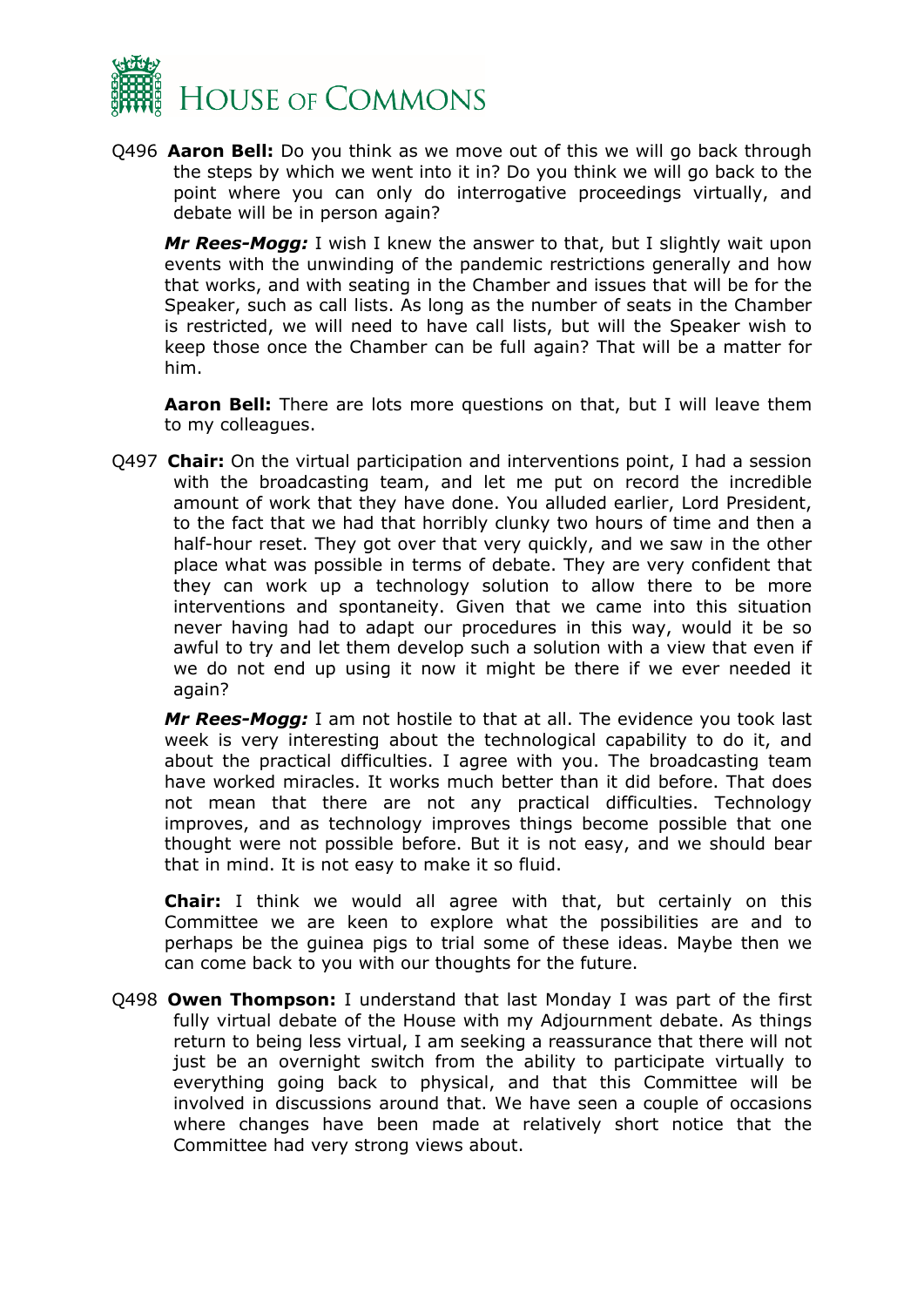

*Mr Rees-Mogg:* It will depend entirely on the course of the pandemic. The current temporary Standing Orders are in place until 30 March, at which point they lapse. Now, 30 March still seems quite a long time away, but the views of the Procedure Committee are always important, and there is time for you between now and then to express any views that you have on how you think it should be unwound, which the Government will of course listen to.

Q499 **Owen Thompson:** On the back of that, are you and the Government looking at any possible positives that we could take out of the virtual participation that we may look to continue, such as some of the things around virtual Select Committees, perhaps, which might bring some benefits as well?

*Mr Rees-Mogg:* Yes. I think that that is a very important point. I think you mention the right thing that has been particularly successful, particularly as regards the ability to get witnesses from far distant to come to give evidence. I am very conscious that we got consent for these temporary measures on the basis that they were temporary, and I would not want people, at the end of the process, to feel they had been cheated. Another thing that I think works very well is the card reader system in Divisions. You do not lose the benefits of having physical Divisions. On the other hand, it is a very quick and efficient way of doing it, and has a modest cost saving in overtime for Clerks having to sit at the desk. So I am not averse to those things, but it all needs to be handled very carefully so that people do not feel that we promised one thing and delivered another.

**Owen Thompson:** Thanks, Leader, and thanks, Chair.

Q500 **James Sunderland:** I have the clear view that Parliament needs to set the example for the rest of the country to follow, and to my regret, empty Benches in the House of Commons have become a feature of covid-19. Do you think that the Procedure Committee has the responsibility to set a clear road map for getting Parliament back to normal, and if not the Procedure Committee, then who?

*Mr Rees-Mogg:* First, I agree with you. I have said on any number of occasions that I thought MPs had a responsibility to lead by example. At all points when it has been safe to turn up physically to work, I have been encouraging Members to do so, to lead by example, to try to return to a degree of normality at as early a stage as it was safe to do so, while recognising that under level 4 and under lockdown, we could not do that. That was not always the most popular message to be giving, but our duty as MPs is crucial; we have a leadership role within our communities and in the country at large.

Yes, I think the Procedure Committee plays an invaluable role in reminding people of that and in setting out how we get back to normal, but also in getting the consent for any permanent changes that people may think should come about from the experience that we have had of things that will be beneficial.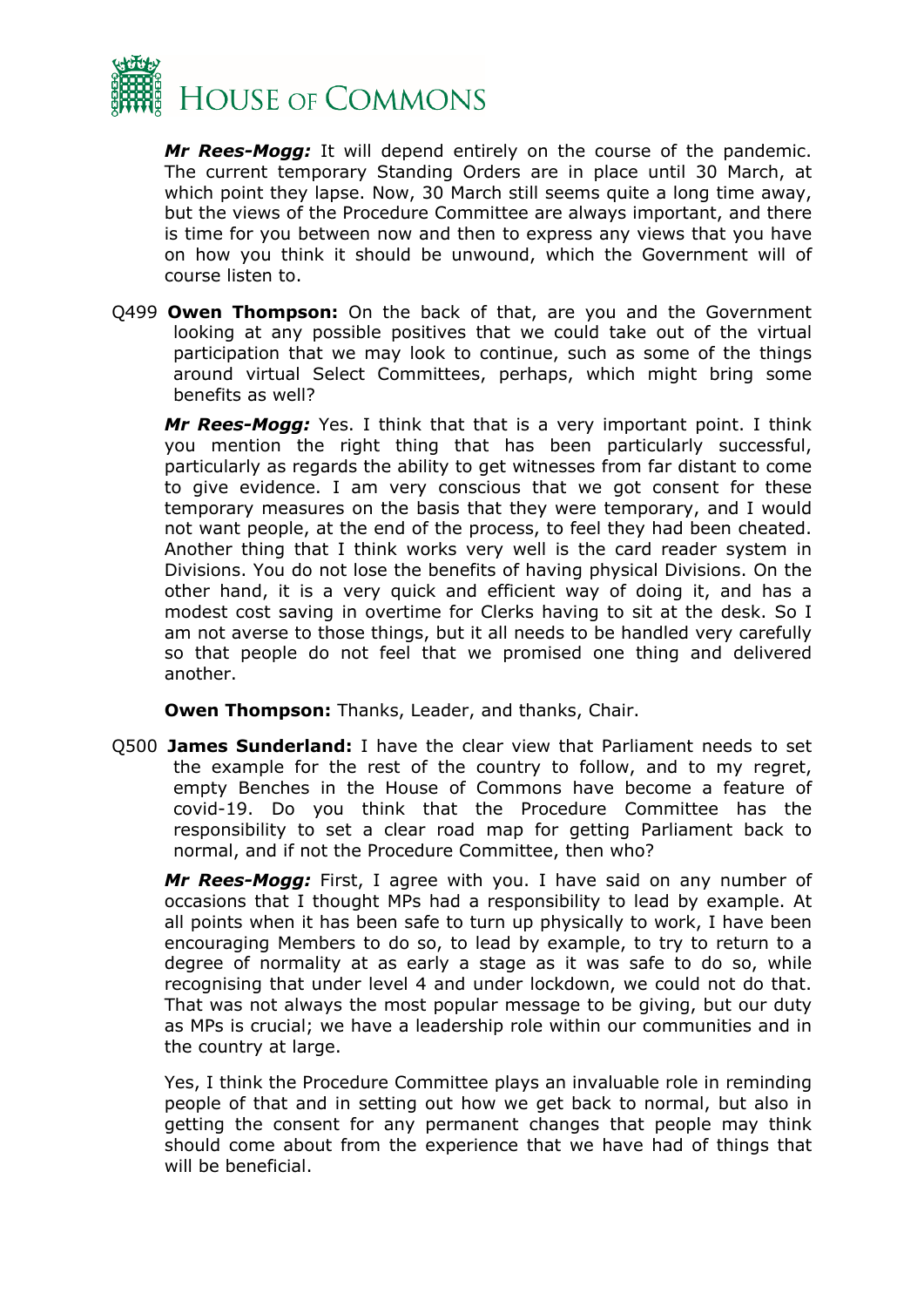

Q501 **Suzanne Webb:** I have a couple of questions. First, what procedural principles have guided your decision making on parliamentary proceedings over the past year? How have you drawn the line between proceedings that require physical presence and those that do not, and how important is the principle of equal access to your decision making?

*Mr Rees-Mogg:* I suppose it is an alternative reading of the Duke of Wellington's great line, when he was a politician rather than a general, that the Queen's Government must be carried on. It is a fundamental importance that the Queen's Government must be carried on, but it must be scrutinised by democratically elected MPs as well.

As I was saying, if we go back to the Easter recess 2020, what was I asking for? I was asking that we had as much hybridity as possible to ensure that we could have as full scrutiny as possible, focusing initially on scrutiny of the Government's decisions, then moving to the legislative programme, and then, as we got into June, ensuring that the Queen's Government could be carried on by legislation passing, so that not only could we legislate for coronavirus and have Divisions and so on, but the manifesto commitments could be delivered on. That has been the absolute underlying principle: democracy is always essential. It is never the case that you can say, "Well, we are in the midst of a pandemic. Just let those nice people in the Government get on with it, and let's not bother asking them any difficult questions." We need the difficult questions, which lead to better Government—that is fundamental.

On what should be physical, I think it was important that legislation was physical because legislation is almost always a removal of somebody's liberty to do something that they had previously done, and Governments should really be tested in the case they make for legislating. It is not just one question on one specific issue, as statements and oral questions are. It is about, "Let's understand if removing this right from somebody, making somebody do this, or put this charge on somebody, is a legitimate use of the power of the state." That needs to be challenged as thoroughly as possible before legislation is introduced, and that is unquestionably done better physically than remotely. If people have limited ability to appear, you focus on what is the most important.

In terms of equality of access, as you know I tried to get the motion through to allow the extremely clinically vulnerable to appear in all our proceedings. What I was doing there was trying to follow the Government guidelines to everybody else. MPs always put themselves in difficulty if they argue that they should have better treatment or special treatment compared with what we are insisting upon for our constituents, so I consistently tried to stick to the advice that the Government was giving more broadly to the nation at large.

Q502 **Suzanne Webb:** Thank you very much. My second question in this section is as follows. In the Government's evidence to our inquiry into procedure after coronavirus, you told us that the Government has kept the effects of the pandemic on the work of Parliament under review. Can you tell us a bit more about how the Government is conducting the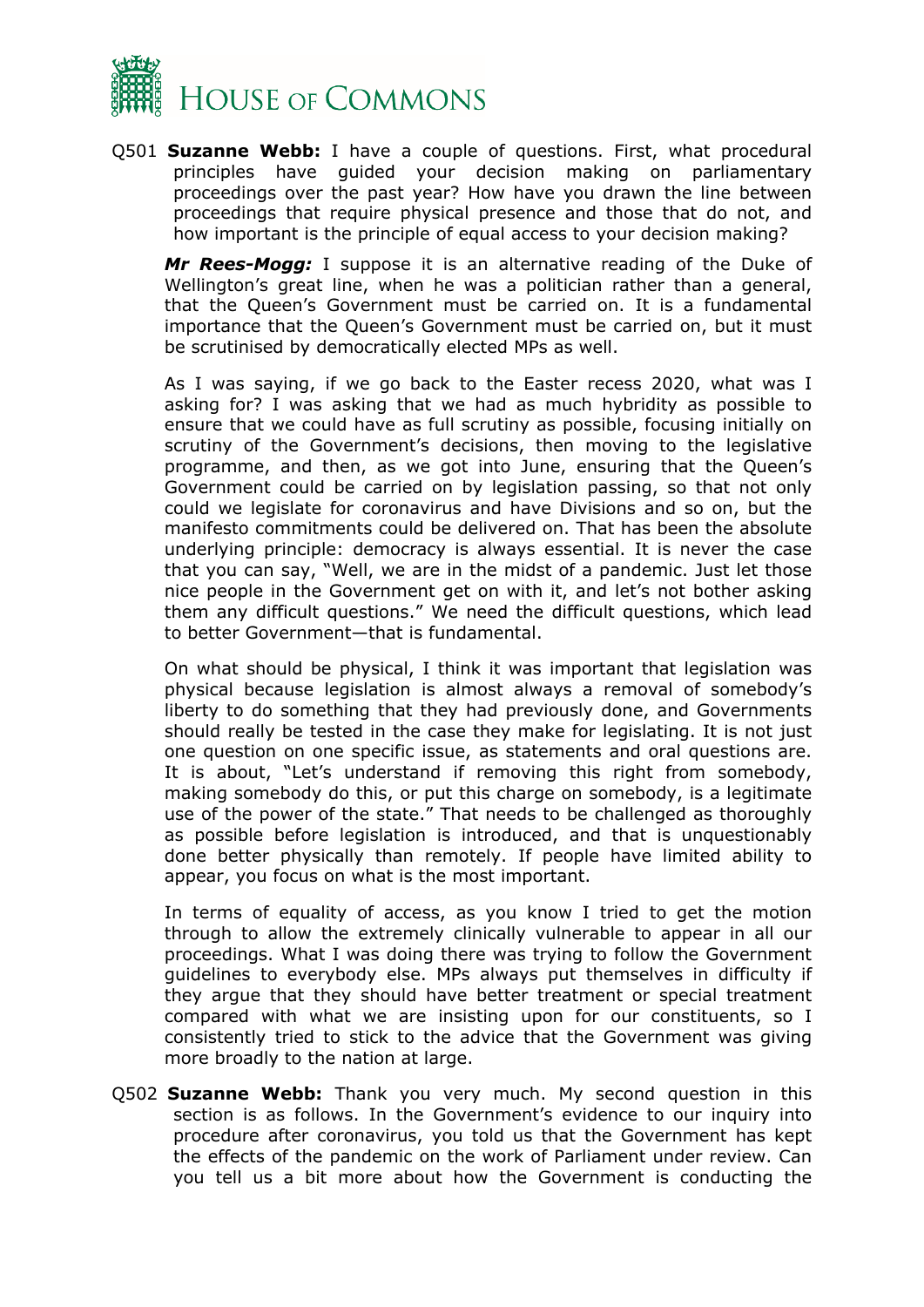

review? What are your findings thus far, and how will they influence your future decision making? A word that you used earlier, which I liked very much and will be using myself, was "happenstance". Basically, what we are looking for is how the decisions are actually going to be made, and in what way you will share those findings with the House.

*Mr Rees-Mogg:* I do not mean that we are having a formal review and writing a report; what I mean is that we are reviewing and that we are willing to respond to events. Inevitably, things have changed in the course of the pandemic.

Over the summer recess, we thought very, very carefully about whether in September we could get back to a greater degree of normality. In the end, we didn't; we decided to stick with the restrictions and not to relax them, because that seemed to be most in line with the Government's general advice, with PHE's advice, and we didn't want to do handbrake turns. As you can imagine, I was very keen that in September, if possible, we would get the Chamber full again, but that simply didn't match the Government's vital PHE advice and so, although we kept it under review, we felt we couldn't do that. Likewise, when the Government was advising that the extremely clinically vulnerable should not go into work, even if their work needed them to go in, we looked to make other arrangements for the extremely clinically vulnerable. Then, when London went to tier 4, and then into the national lockdown, we looked at going back to more hybridity than we had had before.

That's what I mean by a continual review: discussions between all the interested parties—that obviously includes the Speaker, me, the Chief Whip and the Opposition parties—to try to ensure that Parliament can continue to function as effectively as possible, while recognising its changing situation and that what was right a week ago may not be right today.

**Chair:** Can I bring in James Gray, who wrote a very good piece on this issue only last week?

Q503 **James Gray:** Flattery will get you anywhere, Chairman; that is very kind of you. Lord President, can I pry a little further into the decision-making process? By your own admission just now, opinions vary on these matters. Sooner or later, the sunlit uplands will arrive and covid will be over or beginning to be over—presumably, that won't happen in one fell swoop; it will happen by slow degrees. Who decides between the differing opinions on this matter? When will they decide, and what is the decisionmaking process? Who will actually say, "All right, I've listened to all the arguments on this one. We are now going to"—for example—"allow the Chamber to fill up"? Whose decision is that?

*Mr Rees-Mogg:* Various people have various different decision-making authorities, and some depend on motions in the House. In terms of numbers in the Chamber, that is a decision for the Speaker, on the advice of Public Health England.

Q504 **James Gray:** But that might well differ from the Government in that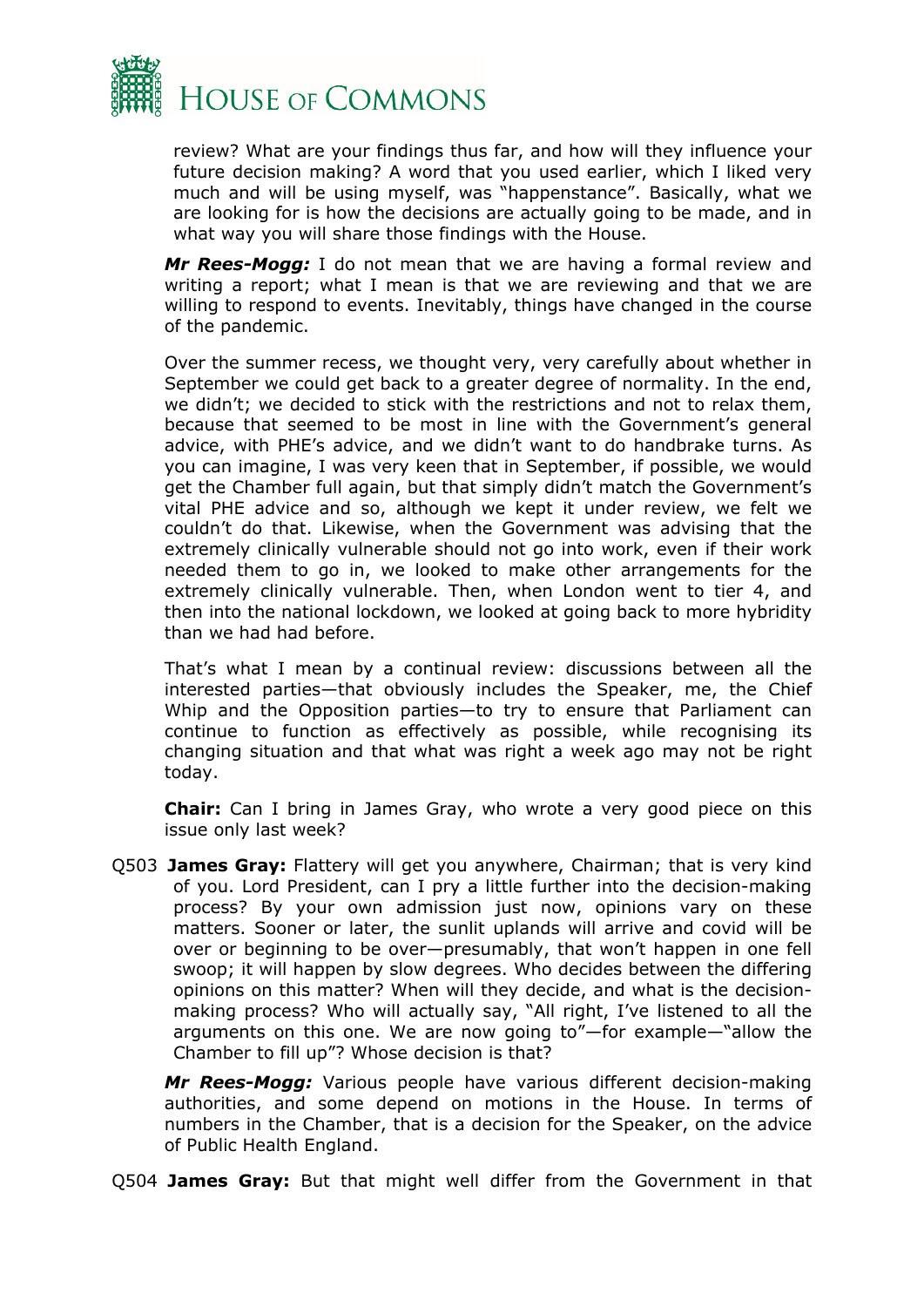

case—presumably.

*Mr Rees-Mogg:* The numbers in the Chamber are not set by Standing Order; an authority has been given to the Speaker, by a vote in the House, that he can limit the numbers in the course of the pandemic. Of course, the House could rescind that order, but I don't think that it would; I think it wants the Speaker to have that authority. I think it's a sensible authority for him to have. But he could change that at any time, on the advice of Public Health England.

Q505 **James Gray:** All right, that's the specific one; what about the question of virtual participation? Who is that a matter for?

*Mr Rees-Mogg:* Ultimately, it is a decision of the House. The motions were passed; they carry on to 30 March, and it will be a decision for the House, ultimately, as to what happens next.

Q506 **James Gray:** Of course—everything is a matter for the House, but you have to lay the orders for the House to vote on, don't you?

*Mr Rees-Mogg:* Well, there are other ways of laying motions, but usually, yes, the Leader of the House has to lay them, but I won't decide like that. You make it sound as if I'll just wake up in the morning and think, "Well, we'll go back to normal." There will be discussions with the Procedure Committee, Opposition parties and the Speaker. The effort is to ensure that this is broadly consensual, subject to two things: one is that the Government can get its business through and the other is that we are properly held to account by Members of Parliament. If we can do those two things and get agreement, that is how decisions will be made.

Q507 **James Gray:** What I am driving at, perhaps in rather a clumsy way, is that looking in from the outside—this goes back over 25 years looking in from the outside at everything that happens in Parliament—it is a bit Gormenghastian. No one quite knows who does what or why. Would you agree with me that whereas to any normal person Parliament ought to resume normality, because of the complexity of the decision-making processes, Parliament might well take longer to do it?

*Mr Rees-Mogg:* I think there is great interest to get back to normal as swiftly as possible, certainly speaking on my own account. Clearly from your account, you would like to get back to normal. I know when I say that the House decides, you point out that I have to put down a motion, but actually the House decides informally as much as formally. It decides because people make their views known. The Whips in both parties get representations from Members as to what they want. It isn't simply that the Leader of the House determines.

Westminster Hall's closure is a case in point. I was more reluctant to close Westminster Hall than almost anybody else, and yet I had to bring forward the motion to do it because, in the state that the pandemic was in, the arguments that were put to me were overwhelming. The motion came forward and went through unopposed. So, I think the House decides even if the motion is put down in my name.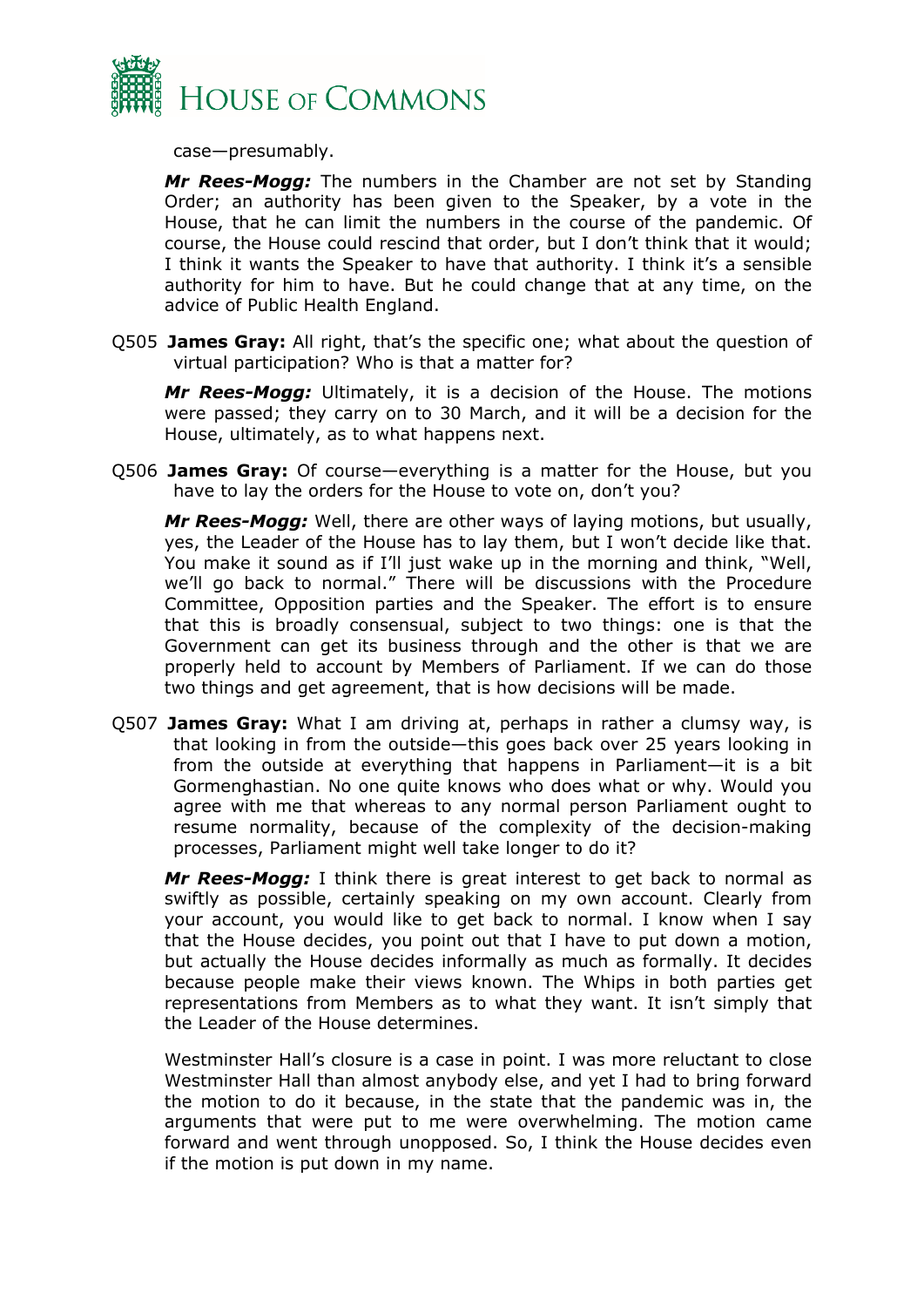

Q508 **James Gray:** One final question on the process. You have given evidence to us before now that you anticipate everything returning to the status quo ante, but there may be further changes to be made thereafter. Why is that necessary? Surely it should be possible for intelligent people with a cold towel wrapped around their heads to come up with some good ideas that would be brought in as permanent changes? Why do you have to go back to the status quo before you change it?

*Mr Rees-Mogg:* Because I think one should have a healthy suspicion of anything that politicians ever promise is temporary, because it then becomes permanent by default. You know the example of income tax. I feel that, in good faith, people like me said to Members who were very suspicious of these changes and didn't want them to happen, "Don't worry, this is temporary; we will go back to normal." I would be cheating them if, in a widespread way, I didn't do my best to facilitate—caveated by what I said a moment ago about it being a decision for the House, rather than me—and make my best efforts to make sure it goes back to normal, before decisions on permanent changes are made. We managed to get unanimity for most of the changes that we have made by promising people that it was only temporary.

Q509 **James Gray:** So despite what you said, even if the card voting system was a good one, it must be abolished and then, possibly, reinvented.

*Mr Rees-Mogg:* There may be exceptions if there is unanimous—

**James Gray:** You can't have both sides of this.

*Mr Rees-Mogg:* I think you can. If everybody says, "Look, this is fine," and there is no objection at all, it would be foolish to say we must get rid of it anyway, but if there are things where there is contention, and not almost unanimous support, then it is important.

Interestingly, with the ability of Select Committees to take evidence remotely, they pretty much had that ability already, but just didn't use it very much. I don't think the lack of its use needs to be reimposed now people have used it and discovered it works, when most of it—not all of it—was available under existing Standing Orders.

Q510 **James Gray:** Now you have accepted that the status quo ante is not necessarily what we have to go back to, and that there are good things that you know we will agree to and we can bring them in anyhow, can I inquire who it is that decides which it is to be?

*Mr Rees-Mogg:* This is an area where we have to operate by a very widespread consensus, but the default is that we go back to the status quo ante.

**James Gray:** Right. I think I see.

*Mr Rees-Mogg:* In terms of the card reader, that does not need any specific vote in the House of Commons, so if all the other temporary Standing Orders fell away and Mr Speaker decided to keep the card reader, he would be entitled to do so.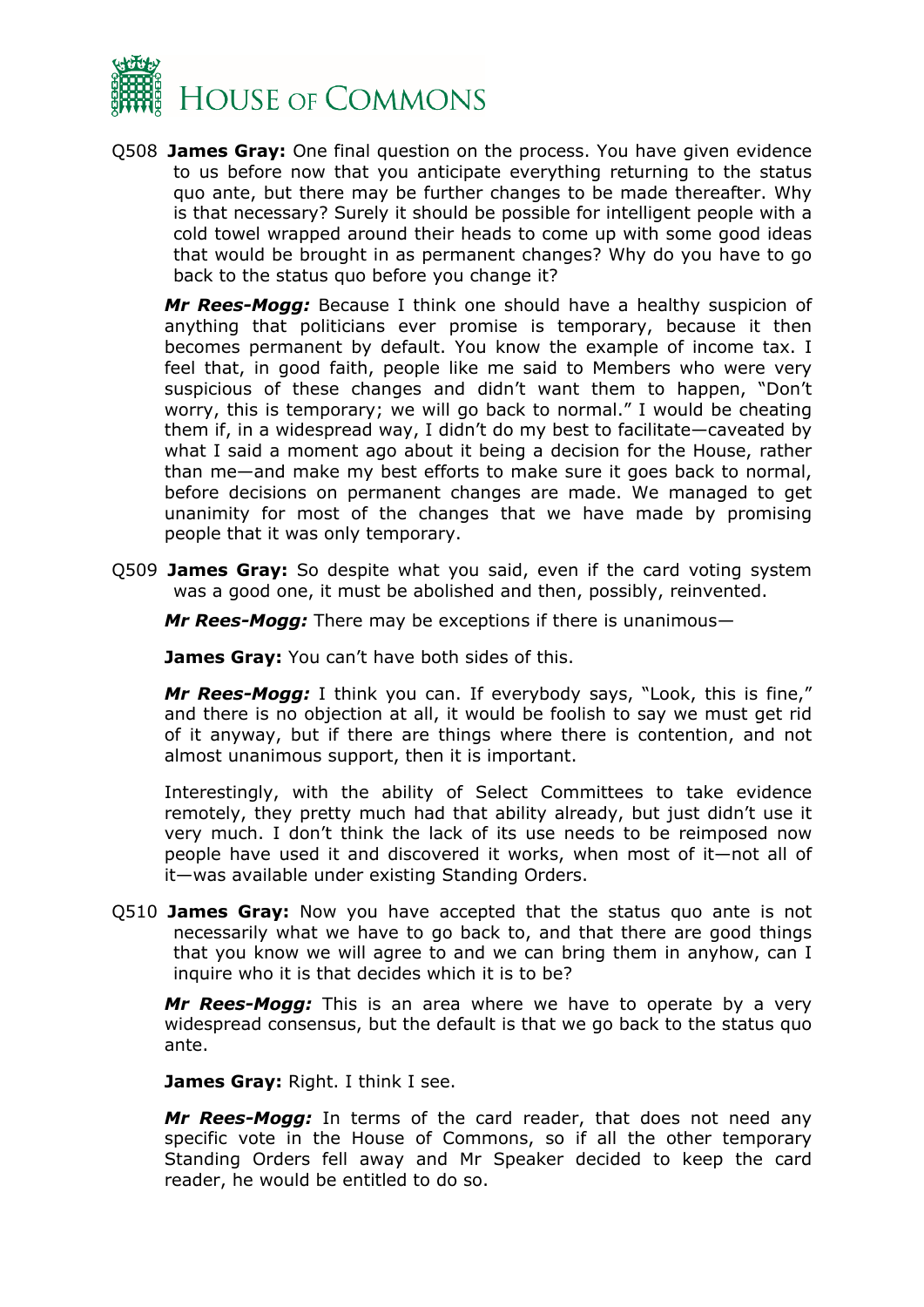

Q511 **Chair:** I think there is concern, though, that on 30 March all these motions fall—they all lapse—and, unless you as Leader of the House choose to put a motion on the Order Paper, there is nothing that the House can do about that. There has been a tendency to use unamendable nod-or-nothings at the end of the day, so it is not possible for the House to express its true view. The House can only say, "Yes, we agree with what has been put down," or, "No, we object," and nothing happens. That has caused real anguish for Members who felt that that was not the consensus in the House of Commons—that that was not what Members wanted. Will you commit in your capacity as Leader of the House to making sure that there can be a debate on these motions, not just allowing them to lapse, and to allow an amendable motion on which we can all have our say, so that we can get to the point where we move to the next stage with consensus?

*Mr Rees-Mogg:* I think we have had a lot of debate in the Chamber on these various issues—debate time provided by the Government and even an SO24 debate on some of the issues arising—and I make weekly statements on business to the House, and these issues are raised then. I think there is plenty of opportunity for discussion, and obviously the Procedure Committee plays an important role in bringing forward its proposals and using Backbench Business time to make a statement on its proposals. I do not think that there has been a shortage of debate.

Q512 **Chair:** But we cannot vote on those. They are not voteable binding motions. They are an opportunity for debate, but we are presented with a nod-or-nothing at the end of the day. We saw what happened with Westminster Hall. We ended up with an additional day of debate in Westminster Hall, which would not have needed to happen had the Government chosen to schedule that one-hour debate at the end of the day—it would not have taken any time from Government business. Had it been scheduled for Tuesday, we could have got through without having the Wednesday debates in Westminster Hall.

*Mr Rees-Mogg:* Very often, these things have been consensual, and there is limited time for debate in the Chamber. If the House wills something, it can do it on a consensual basis. That is very routine, but if there is an objection, of course there is a debate. If things fall away on a specific date, that is because the House has agreed them.

Q513 **Chair:** Well, the House agreed in the case of the motions to allow them to go to 30 March, because we all want to make sure that they can be properly reviewed and that they are temporary, but it may well be that by 30 March we are simply not in a position to go back to a fully physical Chamber, and the House would like its say on that matter. There is a possibility that we will not have that say if you, Lord President, choose not to give us that time.

*Mr Rees-Mogg:* You assume that I have greater authority than in reality I have. You know how discussions take place across the House, to seek views from across House. I wish I were in a position to predict where we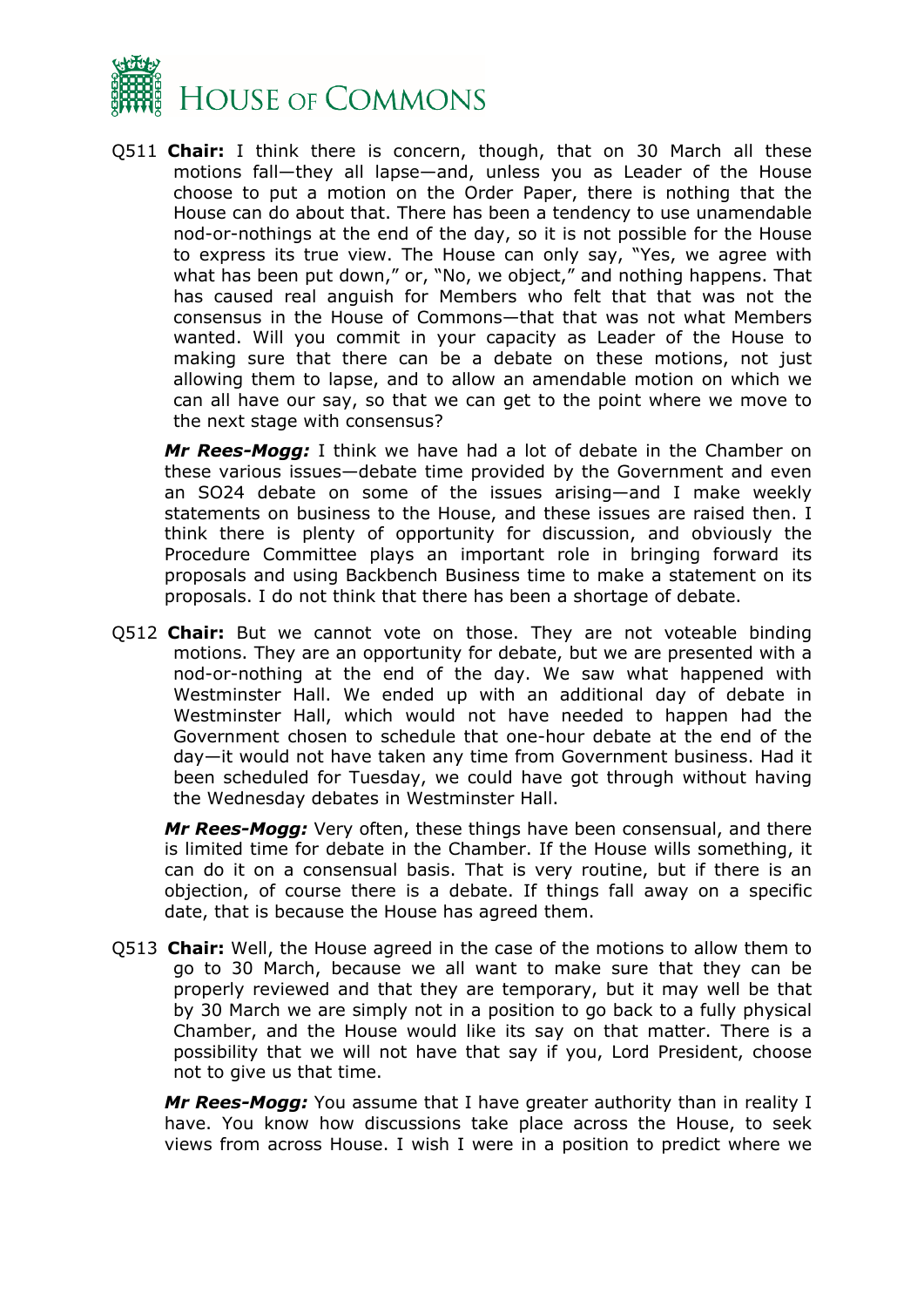

will be on 30 March but, other than that Easter will be shortly following, there are very few things that I can predict.

**Chair:** Yes, Easter will be very soon after 30 March. I have William Wragg for one final question.

Q514 **Mr Wragg:** Lord President, you were right to allude to me earlier as perhaps being on the "ultra" wing of opinion on our physical presence in the House, and of course you are quite right to point out that Select Committees could previously, if they so wished, take evidence from witnesses in a virtual way. May I merely lend my voice of support to yours in a return to the so-called status quo ante—lock, stock and barrel—with, I suppose, the same unbridled joy that many will be welcoming going down to the pub when they can? I will similarly welcome ridding ourselves of this imposition, necessary though it may have been. Is there anything further that you wish to add in support of that view?

*Mr Rees-Mogg:* I think we see how flexible and efficient Parliament is. I think the House staff have done a phenomenal job. The broadcasting team have done a remarkable job. If I rewind to Easter recess 2020, which I have gone back to a couple of times, everything we asked for was thought to be completely impossible, and then within three weeks it was all done. It was really very remarkable, and it has got better since. It was thought that Parliament might have to have a very long recess and things like that, and yet we got scrutiny up and running—not in its best form, but none the less happening.

I think what this level of scrutiny has shown us is the virtues of the traditional Parliament—not three-minute read out speeches, but slightly longer speeches, with interventions, challenge and debate, and not just people expressing their view, but people responding to what others have to say. There is also the spontaneous question—you got this in the Clerk's evidence—where somebody wanders into the Chamber, listens to an opposing Member's speech and thinks, "Good heavens! I'm not standing for that. I'm going to make a speech on this because I've got something to say and I have been inspired to speak." That spontaneity is fundamental to making scrutiny work, and I think it is crucially important that we get back to that.

You need both aspects of what Parliament does. You need the theatricality of Prime Minister's questions. You need the red meat of PMQs, when tensions are running high and the fundamental political decisions of the day are being challenged. But you also need the third hour of Report stage on amendment 72, when detailed points are being made about something on which the speaker is absolutely expert, and the speaker is able to go on about it for 10, 15 or 20 minutes, to explain why it is important. It is not that it will necessarily win the vote that day, but it may, slowly but surely, begin to win the argument, and once you win the argument, politics changes. You can't do that in three-minute soundbites, so I think it is really important to get back to normal.

**Chair:** Thank you very much, Lord President, for your time. I think we